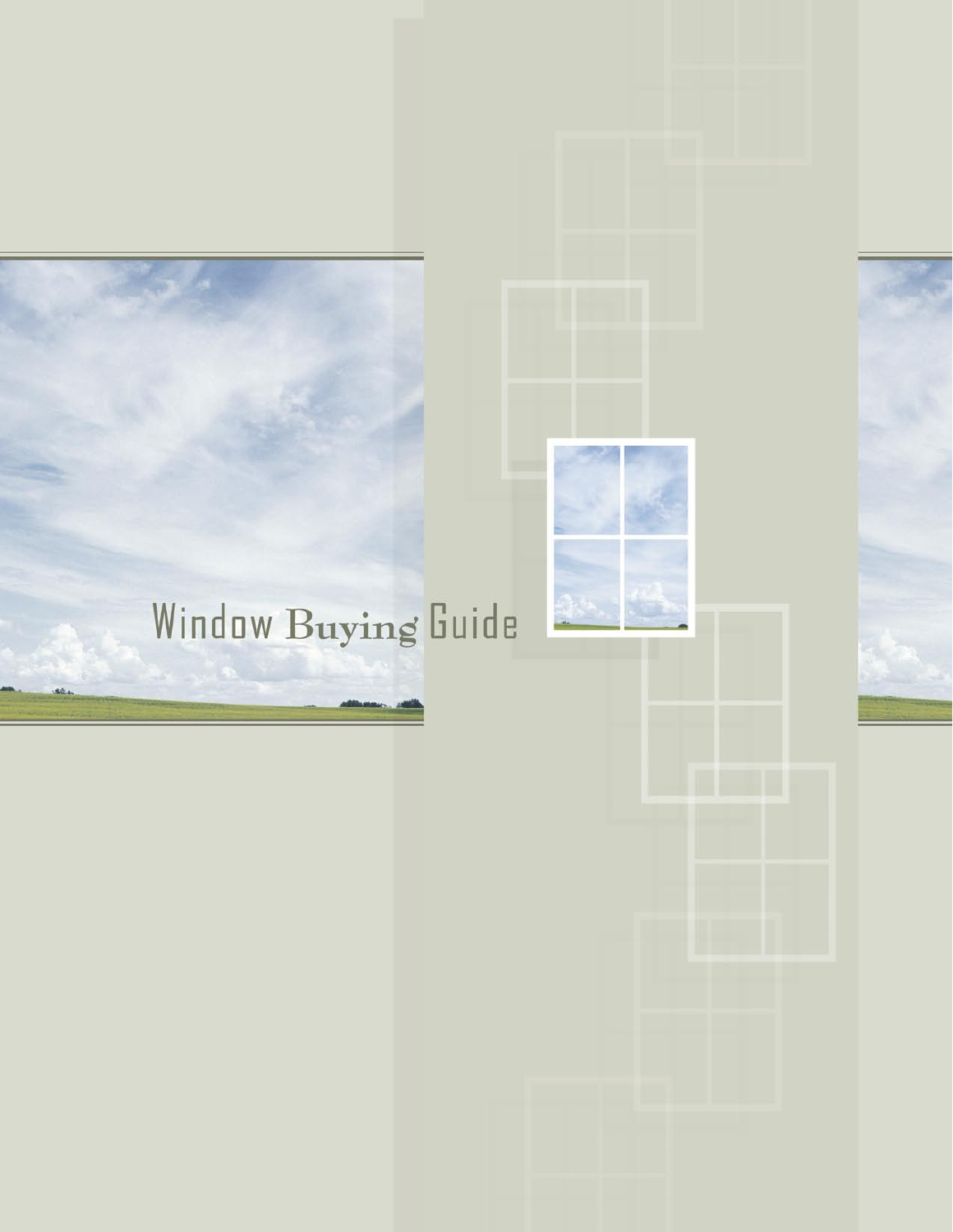# **Home Sweet Home Improvement**

Whether you're planning an addition for a growing family or simply getting new replacement windows, finding a competent and reliable contractor is the first step to a successful and satisfying home improvement project.

Your home may be your most valuable financial asset. That's why it's important to be cautious when you hire someone to work on it. Home improvement and repair and maintenance contractors often advertise in newspapers, the Yellow Pages, and on the radio and TV. However, don't consider an ad an indication of the quality of a contractor's work. Your best bet is a reality check from those in the know: friends, neighbors, or co-workers who have had improvement work done. Get written estimates from several firms. Ask for explanations for price variations. Don't automatically choose the lowest bidder.

# **Home Improvement Professionals**

Depending on the size and complexity of your project, you may choose to work with a number of different professionals:

- General Contractors manage all aspects of your project, including hiring and supervising subcontractors, getting building permits, and scheduling inspections. They also work with architects and designers.
- Specialty Contractors install particular products, such as cabinets and bathroom fixtures.
- Architects design homes, additions, and major renovations. If your project includes structural changes, you may want to hire an architect who specializes in home remodeling.
- $\blacksquare$  Designers have expertise in specific areas of the home, such as kitchens and baths.
- **Design/Build Contractors provide one-stop service. They see your project through** from start to finish. Some firms have architects on staff; others use certified designers.

# **Don't Get Nailed**

Not all contractors operate within the law. Here are some tip-offs to potential rip-offs. A less than reputable contractor:

- Solicits door-to-door
- $\blacksquare$  Just happens to have materials left over from a previous job
- **D**nly accepts cash payments
- Asks you to get the required building permits
- **Does not list a business number in the local telephone directory**
- $\blacksquare$  Tells you your job will be a "demonstration"
- **Pressures you for an immediate decision**
- Asks you to pay for the entire job up-front

# **How Do You Know When You Need New Windows?**

- Your home feels drafty in cold weather or uncomfortably hot from heat penetrating in warmer weather.
- Your heating and cooling bills are high—and keep getting higher!
- Your home's existing windows are faded or cracked, making your home look old, dated or in poor condition.
- Your windows are difficult or impossible to open or close.
- You're spending far too much time working on your old windows—scrubbing, painting, puttying and re-caulking them.
- You're planning to sell your home and know your current windows will lower the re-sale value of your home.

**source: www.gorell.com**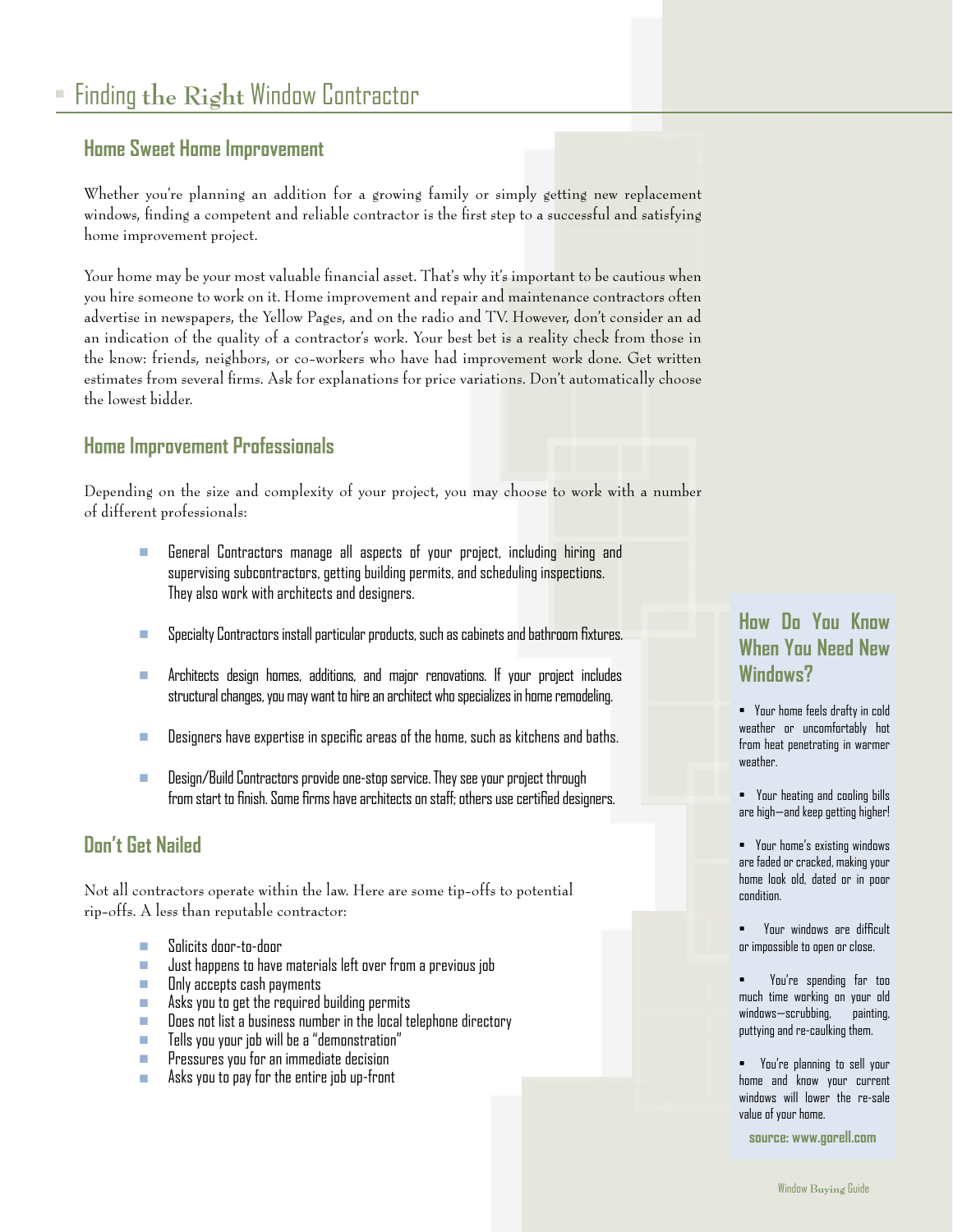# **Hiring a Contractor**

Interview each contractor you're considering. Here are some questions to ask.

#### **How long have you been in business?**

Look for a well-established company and check it out with consumer protection officials. They can tell you if there are unresolved consumer complaints on file. One caveat: No record of complaints against a particular contractor doesn't necessarily mean no previous consumer problems. It may be that problems exist, but have not yet been reported, or that the contractor is doing business under several different names.

#### **Are you licensed and registered with the state?**

While most states license electrical and plumbing contractors, only 36 states have some type of licensing and registration statutes affecting contractors, remodelers, and/or specialty contractors. The licensing can range from simple registration to a detailed qualification process. Also, the licensing requirements in one locality maybe different from the requirements in the rest of the state. Check with your local building department or consumer protection agency to find out about licensing requirements in your area. If your state has licensing laws, ask to see the contractor's license. Make sure it's current.

#### **How many projects like mine have you completed in the last year?**

Ask for a list. This will help you determine how familiar the contractor is with your type of project.

#### **Will my project require a permit?**

Most states and localities require permits for building projects, even for simple jobs like decks. A competent contractor will get all the necessary permits before starting work on your project. Be suspicious if the contractor asks you to get the permit(s). It could mean that the contractor is not licensed or registered, as required by your state or locality.

#### **May I have a list of references?**

The contractor should be able to give you the names and addresses of at least three clients who have projects similar to yours. Ask each how long ago the project was completed and if you can see it.

#### **What types of insurance do you carry?**

Contractors should have personal liability, worker's compensation, and property damage coverage. Ask for copies of insurance certificates, andmake sure they're current. Avoid doing business with contractors who don't carry the appropriate insurance. Otherwise, you'll be held liable for any injuries and damages that occur during the project.

#### **Buying The Right Windows**

Selecting windows for your home can be a daunting task. Like any specialized area, window technology is constantly changing and these essential home components can be difficult to understand. Before you make your decision and commit to what will likely be a substantial investment, read on and learn.

# **TIP 1:** Become an

educated consumer so that you can make smart decisions about this major investment. You deserve the best value for your hardearned dollars, and you want windows that you'll never have to replace again.

**TIP 2:** Select windows with premium-grade vinyl frames and sashes. Technological advancements made over the past decade make vinyl the best material choice for energy efficiency, durability, low maintenance and beauty.

**TIP 3:** Choose "custommade" windows. Though the initial purchase price may be higher than standard sized windows, they're the best value in the long run because installation is faster and practically no "cosmetic" work to the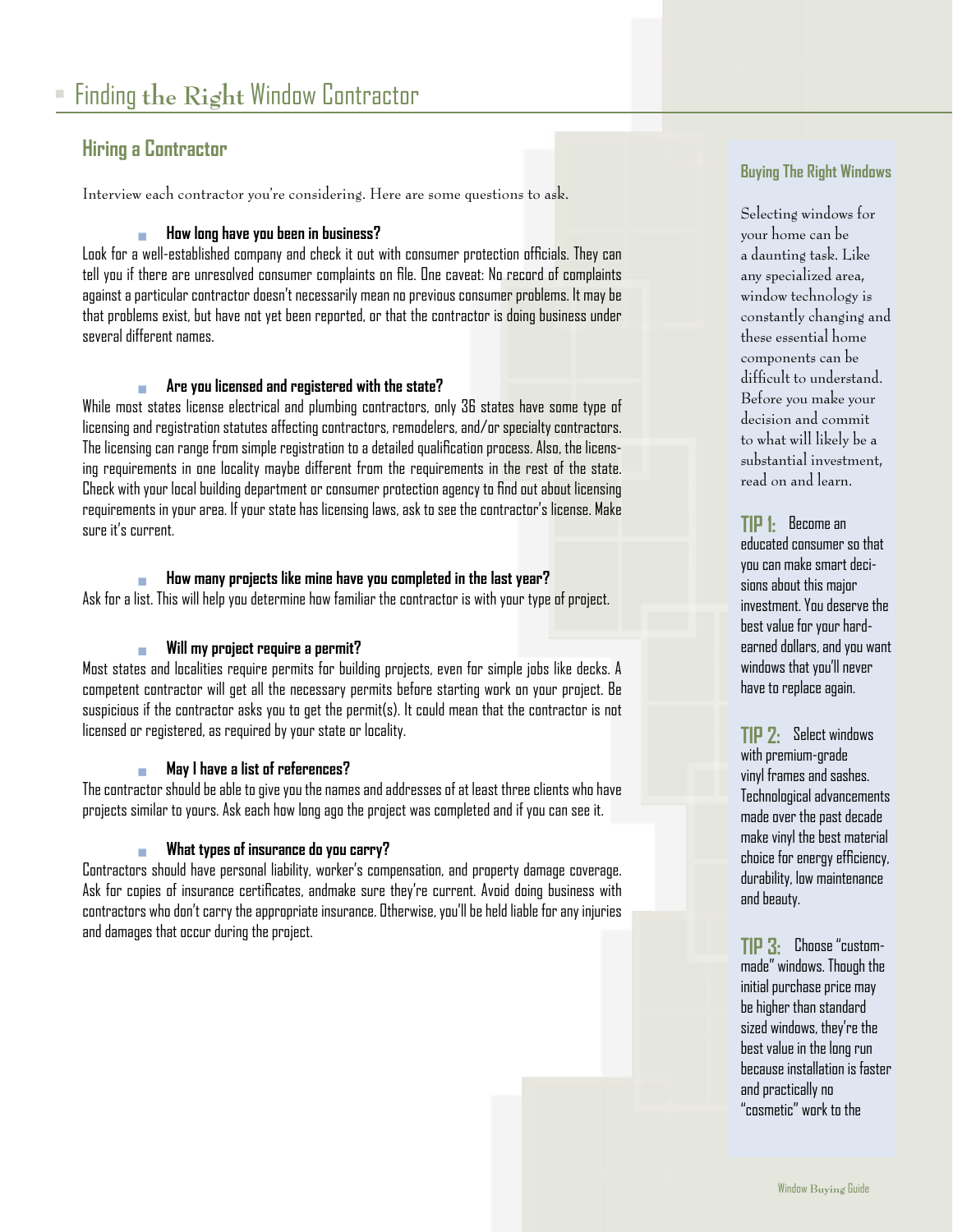# **Understanding Your Payment Options**

You have several payment options for most home improvement and maintenance and repair projects. For example, you can get your own loan or ask the contractor to arrange financing for larger projects. For smaller projects, you may want to pay by check or credit card. Avoid paying cash. Whatever option you choose, be sure you have a reasonable payment schedule and a fair interest rate. Here are some additional tips:

- Try to limit your down payment. Some state laws limit the amount of money a contractor can request as a down payment. Contact your state or local consumer agency to find out what the law is in your area.
- Try to make payments during the project contingent upon completion of a defined amount of work. This way, if the work is not proceeding according to schedule, the payments also are delayed.
- Don't make the final payment or sign an affidavit of final release until you are satisfied with the work and know that the subcontractors and suppliers have been paid. Lien laws in your state may allow subcontractors and/or suppliers to file a mechanic's lien against your home to satisfy their unpaid bills. Contact your local consumer agency for an explanation of lien laws where you live.
- Some state or local laws limit the amount by which the final bill can exceed the estimate, unless you have approved the increase. Check with your local consumer agency.
- If you have a problem with merchandise or services that you charged to a credit card, and you have made a good faith effort to work out the problem with the seller, you have the right to with hold from the card issuer payment for the merchandise or services. You can withhold payment up to the amount of credit outstanding for the purchase, plus any finance or related charges.

inside or outside of your home is needed. Plus, an exact fit means better thermal performance and lower energy bills!

**TIP 4:** Replacing windows is the perfect time to try something different to give your home a fresh, new look. Consider all the various styles, shapes and colors in which windows are now available. Today, window options offer new benefits—from enhanced security and protection against damaging UV light to sound or energy control and new-found comfort for your home..

**TIP 5:** Select ENERGY STAR® qualified windows and doors from a manufacturer that participates in the ENERGY STAR program. With continuously rising energy costs, high-performance products will keep your heating and cooling bills lower—and provide a greater level of comfort for your home.

**TIP 6:** Choose windows from a specialty dealer who represents a reputable manufacturer. Consider the growth and stability. What do others, including past purchasers, say about the company? What kind of warranty does it provide? **source: www.gorell.com**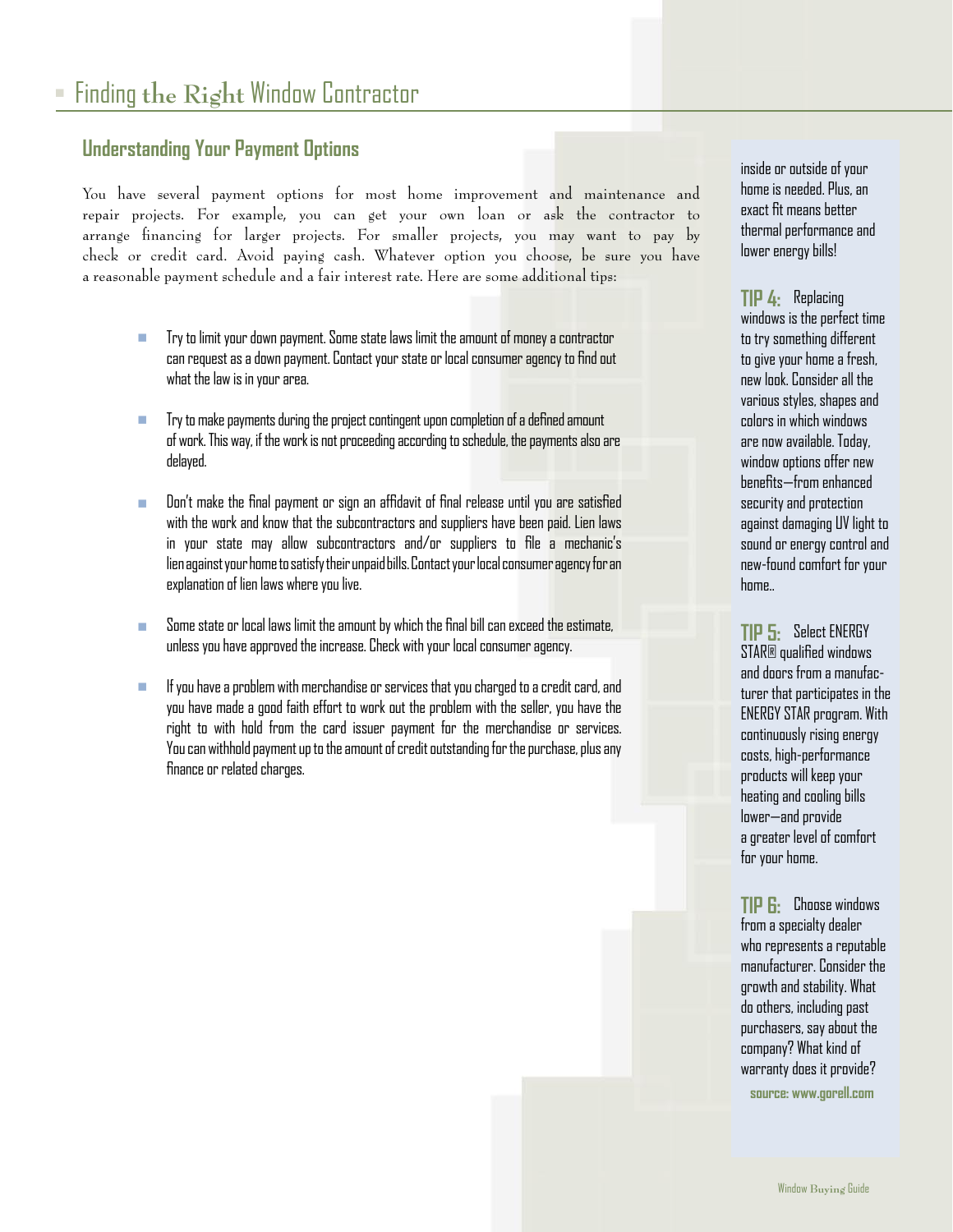# Finding **the Right** Window Contractor

# **The "Home Improvement" Loan Scam**

A contractor calls or knocks on your door and offers to install a new roof or remodel your kitchen at a price that sounds reasonable. You tell him you're interested, but can't afford it. He tells you it's no problem — he can arrange financing through a lender he knows. You agree to the project, and the contractor begins work. At some point after the contractor begins, you are asked to sign a lot of papers. The papers may be blank or the lender may rush you to sign before you have time to read what you've been given to sign. You sign the papers. Later, you realize that the papers you signed are a home equity loan. The interest rate, points and fees seem very high. To make matters worse, the work on your home isn't done right or hasn't been completed, and the contractor, who may have been paid by the lender, has little interest in completing the work to your satisfaction.

# **You can protect yourself from inappropriate lending practices. Here's how.**

#### **Don't:**

- Agree to a home equity loan if you don't have enough money to make the monthly payments.
- Sign any document you haven't read or any document that has blank spaces to be filled in after you sign.
- **Let anyone pressure you into signing any document.**
- Deed your property to anyone. First consult an attorney, a knowledgeable family member, or someone else you trust.
- Agree to financing through your contractor without shopping around and comparing loan terms.

# **Getting a Written Contract**

Contract requirements vary by state. Even if your state does not require a written agreement, ask for one. A contract spells out the who, what, where, when and cost of your project. The agreement should be clear, concise and complete. Before you sign a contract, make sure it contains:

- The contractor's name, address, phone, and license number, if required.
- $\blacksquare$  The payment schedule for the contractor, subcontractors and suppliers.
- An estimated start and completion date.
- $\blacksquare$  The contractor's obligation to obtain all necessary permits.
- $\blacksquare$  How change orders will be handled. A change order  $-$  common on most remodeling jobs  $-$  is a written authorization to the contractor to make a change or addition to the work described in the original contract. It could affect the project's cost and schedule. Remodelers often require payment for change orders before work begins.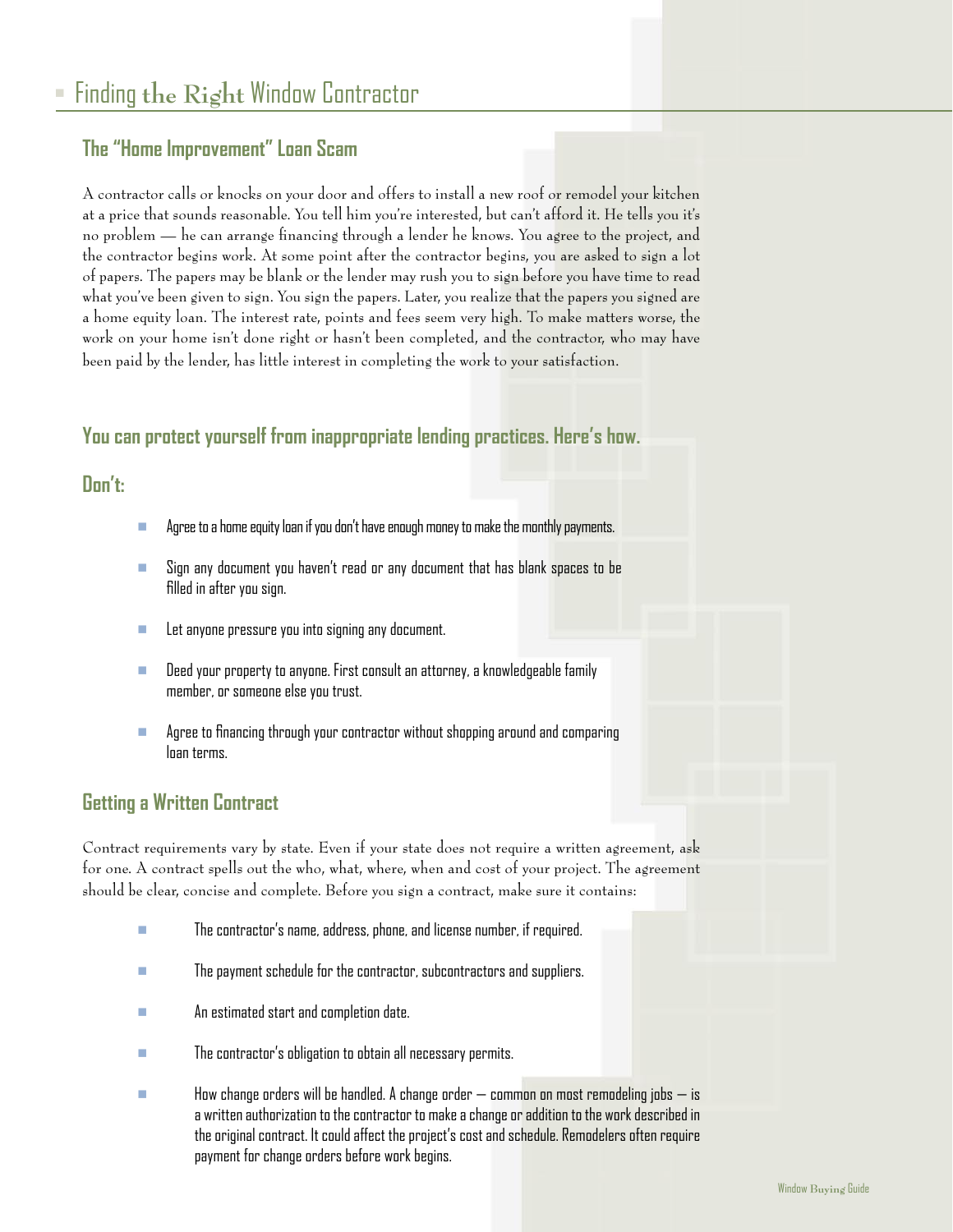- A detailed list of all materials including color, model, size, brand name, and product.
- $\blacksquare$  . Warranties covering materials and workmanship. The names and addresses of the parties honoring the warranties — contractor, distributor or manufacturer — must be identified. The length of the warranty period and any limitations also should be spelled out.
- What the contractor will and will not do. For example, is site clean-up and trash hauling included in the price? Make sure the contractor is responsible for all clean-up work, including spills and stains.
- $\square$  Dral promises also should be added to the written contract.
- A written statement of your right to cancel the contract within three business days if you signed it in your home or at a location other than the seller's permanent place of business. During the sales transaction, the salesperson (contractor) should give you two copies of your contract or receipt. The contract or receipt must be dated, show the name and address of the seller, and explain your right to cancel.

# **Keeping Records**

Keep all paperwork related to your project in one place. This includes copies of the contract, change orders and correspondence with your home improvement professionals. Keep a log or journal of all phone calls, conversations and activities. You also might want to take your own photographs as the job progresses. These records are especially important if you have problems with your project — during or after construction.

# **Completing the Job: A Checklist**

Before you sign off and make the final payment, use this checklist to make sure the job is complete. Check that:

- $\blacksquare$  All work meets the standards spelled out in the contract.
- You have written warranties for materials and workmanship.
- $\blacksquare$  The job site has been cleaned up and cleared of excess materials, tools and equipment.
- You have inspected and approved the completed work.

# **Where to Complain**

If you have a problem with your home improvement project, first try to resolve it with the contractor. Many disputes can be resolved at this level. Follow any phone conversations with a letter you send by certified mail. Request a return receipt. That's your proof that the company received your letter. Keep a copy for your files.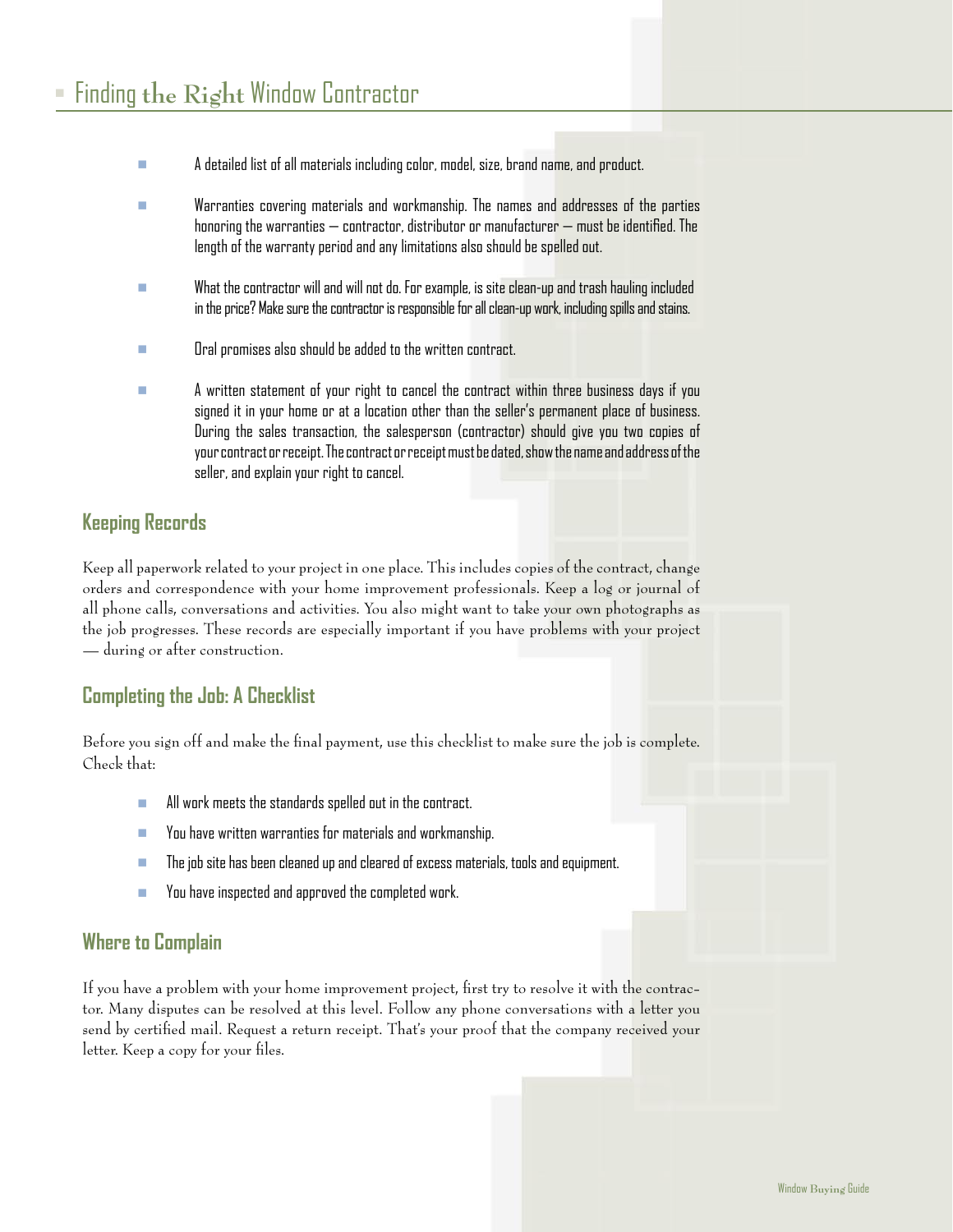# Finding **the Right** Window Contractor

# **If you can't get satisfaction, consider contacting the following organizations for further information and help:**

- State and local consumer protection offices.
- Your state or local Builders Association and/or Remodelors Council.
- Your local Better Business Bureau.
- Action line and consumer reporters. Check with your local newspaper, TV, and radio stations for contacts.
- Local dispute resolution programs.

#### **For More Information**

- Federal Trade Commission: **www.ftc.gov**
- National Association of Home Builders Remodelors™ Council: **www.nahb.com**

#### **Source:** www.ftc.gov

# **Window Care and Cleaning**

Below is a chart of cleaners for specific circumstances recommended by the Vinyl Window and Door Institute. Cleaners to Remove Stains from Vinyl Window and Door Frames

| <b>Bubble Gum</b>      | Fantastik®, Murphy Oil Soa®, Solution of vinegar |
|------------------------|--------------------------------------------------|
|                        | (30%) and water (70%), Windex®                   |
| Crayon                 | Lestoil <sup>®</sup> , DAP <sup>®</sup>          |
| <b>Dil-Based Caulk</b> | <b>Fantastik</b> <sup>®</sup>                    |
| <b>Felt Tip Pen</b>    | Fantastik®, water-based cleaners                 |
| Grass                  | Fantastik®, Lysol®, Murphy Dil Soap®, Windex®    |
| Lipstick               | Fantastik®, Murphy Dil Soap®                     |
| Lithium Grease         | Fantastik®, Lestoil®, Murphy Oil Soap®, Windex®  |
| <b>Mold and Mildew</b> | Fantastik®, Solution of vinegar (30%) and water  |
|                        | $(70%)$ , Windex <sup>®</sup>                    |
| Motor Oil              | Fantastik®, Lysol®, Murphy Dil Soap®, Windex®    |
| 0il                    | $S$ nft $S$ cruh®                                |
| Paint                  | Brillo® Pad, Soft Scrub®                         |
| Pencil                 | $S$ nft $S$ cruh®                                |
| Rust                   | Fantastik®, Murphy Oil Soap®, Windex®            |
| Tar                    | $S$ nft $S$ cruh®                                |
| <b>Top Soil</b>        | Fantastik®, Lestoil®, Murphy Oil Soap®           |
|                        |                                                  |

# 2 1 3 4 5 6 7 8

# **Parts of a Window**

**1. Head -** The main horizontal member forming the top of the window or door frame.

**2. Jamb -** The main vertical members forming the sides of a window or door frame.

**3. Frame -** The combination of head, jambs and sill to form a precise opening in which a window sash or door panel fits.

**4. Glazing -** The process of applying or installing glass into a window sash or door panel. Also refers to the type of glass used in the process.

**5. Pane -** A framed sheet of glass within a window or door frame.

**6. Sash -** A single assembly of stiles and rails made into a frame for holding glass.

**7. Sill -** The main horizontal member forming the bottom of the frame of a window or door.

**8. Muntin Bar -** Any small bar that divides window or door glass. Also called a grille or windowpane divider. **source: www.pella.com**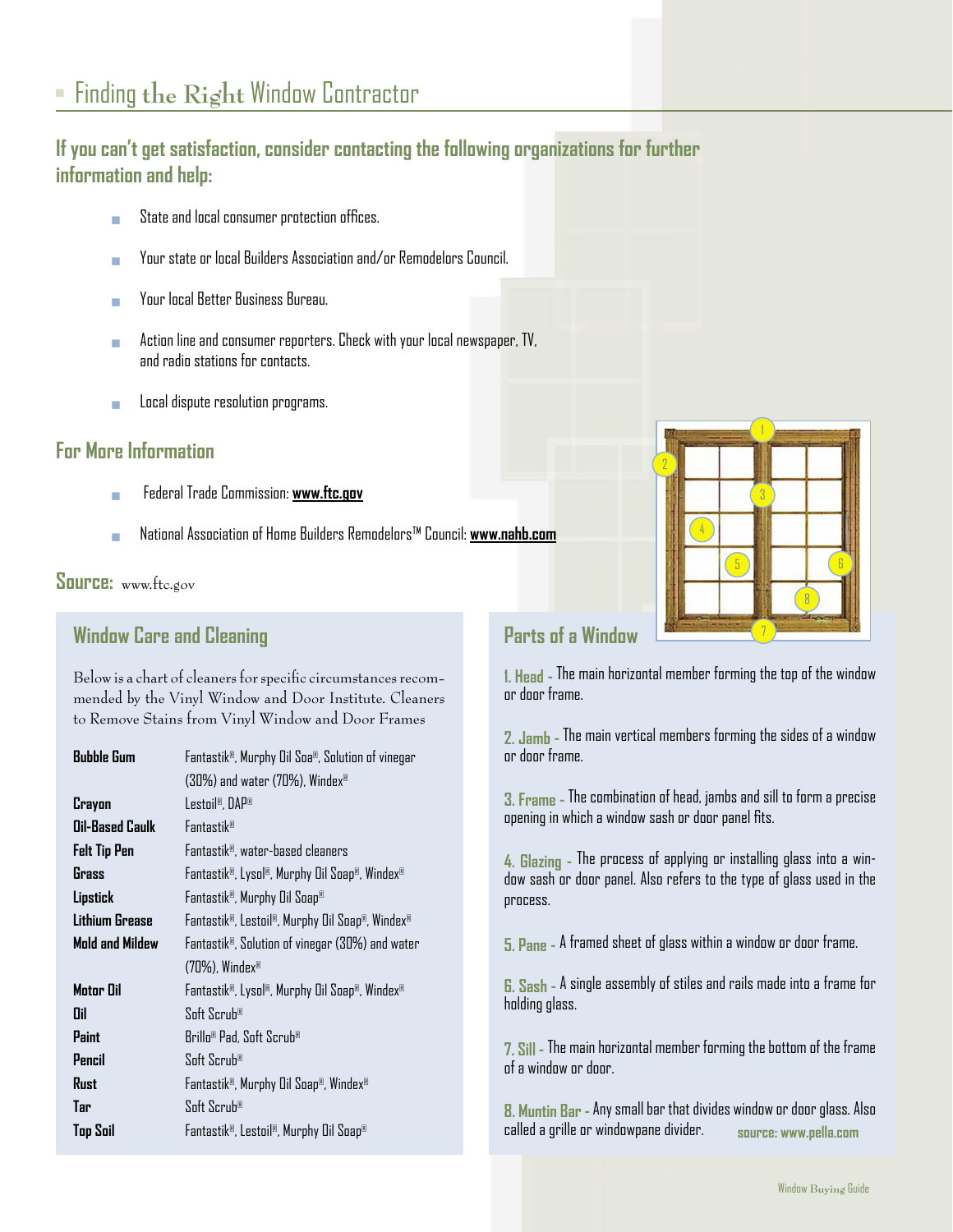# Frequently Asked **Window Questions**

# **How often should residential windows be replaced?**

Homeowners with windows over 25 years old should consider replacing them, both to gain the best energy efficiencies and to protect the "envelope" of the house. A home is an ideal candidate for a window replacement if its windows are sealed or painted shut, experiences ice buildup or a frosty glaze during the winter, gets fogged with condensation or has drafts that come through the windows.

# **Do replacement windows really pay for themselves or is that just a sales line?**

It's true, if you select high-quality, energy-efficient windows. Savings will vary, but expertly engineered and well-built windows lower home energy consumption. With vinyl-framed windows, maintenance is also virtually eliminated. No need to scrape and paint windows.

These energy and maintenance savings will allow you to recoup your window investment over time.

# **Will new windows eliminate condensation?**

Actually, no. Condensation is moisture vapor suspended in the air, and that's something no one can guarantee to eliminate. However, high-quality vinyl windows incorporating warm-edge technology glazing systems will help to reduce condensation because they're much less thermally conductive than other window types. They can help keep the temperature of the window warmer—minimizing the hot and cold differences that turn moisture into condensation.

# **What makes a window or door energy efficient?**

Numerous factors, including how the frame and sashes are engineered and built, the type of glass used (single-, double- or triple-pane), the weather-stripping, the type of low-emissivity coating on the glass and the presence of argon or krypton gas.

# **What is ENERGY STAR**® **—and what does it have to do with windows and doors?**

ENERGY STAR is a U.S. government program—administered by the Department of Energy and the Environmental Protection Agency with the cooperation of manufacturers—that's designed to reduce the consumption of fossil fuels through the education of consumers. The program covers many different types of products. Windows and doors can only carry the ENERGY STAR label if they are tested by an independent laboratory through the NFRC program and meet specific, predetermined U-value ratings. By selecting ENERGY STAR products, you will reduce your energy costs and help make the environment cleaner.

# **What is the NFRC and what should I know about it?**

NFRC stands for the National Fenestration Rating Council. It's a program established by the U.S. Department of Energy to help consumers compare window products and options. Window manufacturers participating in the program are required to label every window to its specific thermal performance level. Customers are then ensured that the products they select meet the requirements for their application. Participation in the NFRC program is voluntary. Not all manufacturers participate because it requires outside third party inspection and extensive product testing.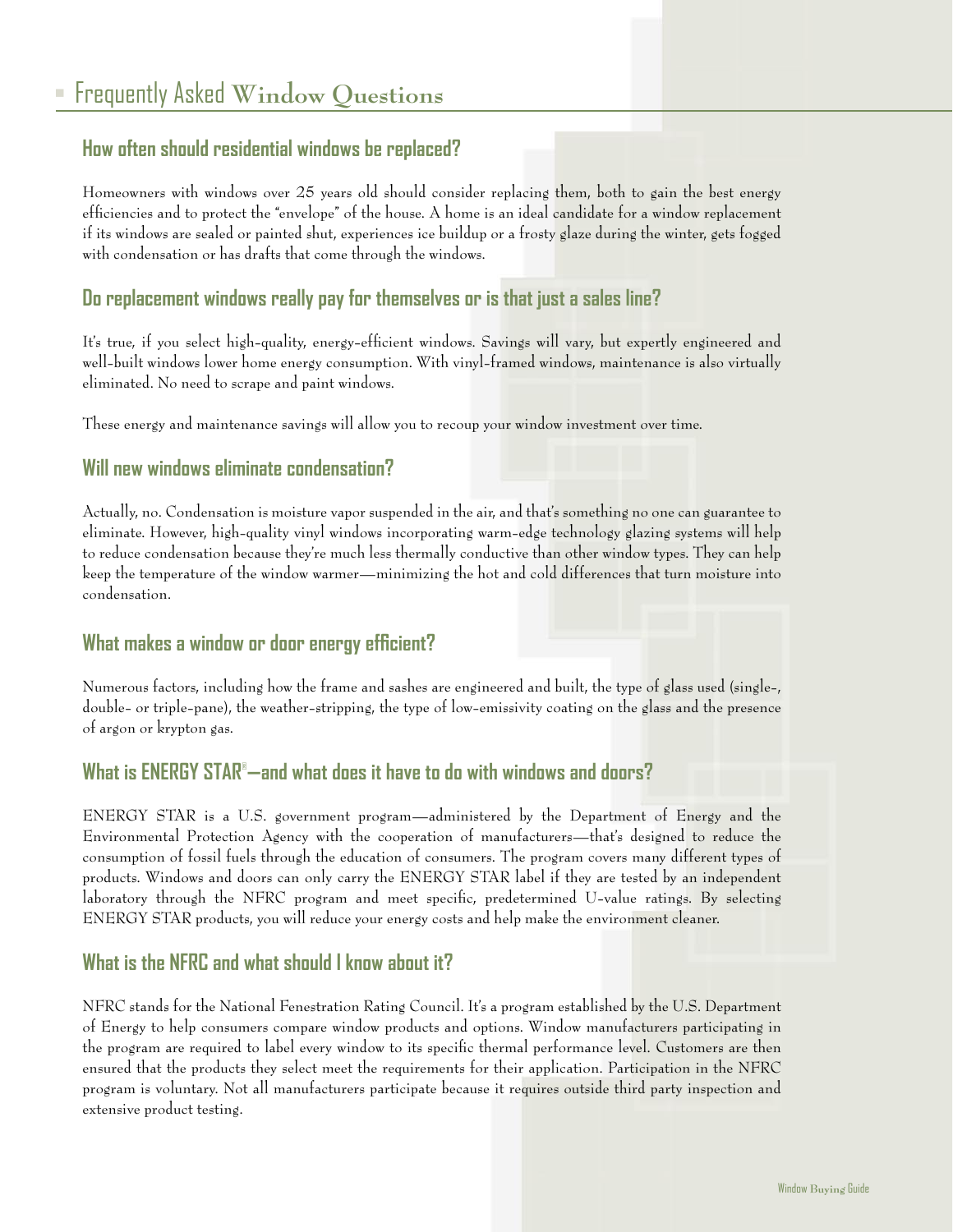# **What does Low E stand for?**

Low E is a non-visible, microscopic layer of silver coating added to glass for greater energy efficiency and increased comfort. Low E stands for "low emissivity", which is the action of reflecting light passing through glass. By reflecting part of the light spectrum (the part that transmits heat), we reduce a window's U-Value and increase its R-Value.

# **What do U-values and R-values really mean?**

U-Values represent the amount of heat that escapes through a wall, window, roof or other surface. The lower the U-Value, the more energy efficient a material is. R-Values are the direct opposite. These measure an object's resistance to heat flow. The higher a material's R-Value, the lower its U-Value, and the less energy it will lose. An R-Value depends on the number of layers of glass in a window, what type of gas is between those layers, and whether one or more of those layers of glazing have been treated with a Low E coating.

# **Can windows keep out UV radiation that fades carpeting, furniture, draperies and upholstery?**

Using a low-emissivity glass in your new windows or doors will filter more than 50 percent of the damaging UV light. The absolute most effective glass for this purpose, however, is laminated insulating glass. It features a polyvinyl butyral inner layer and a low-emissivity coating that filters more than 99 percent of UV radiation that fades interior furnishings.

# **Can windows and doors reduce outside noise?**

All windows and doors reduce noise to some degree. The best solution, however, is to use a laminated, insulating glass system in windows and doors. It provides as much as a 100 percent improvement in sound deadening over other glass types.

#### **What are some common styles of windows on the market today?**

Depending on region and personal style, single-hung, double hung, casement, awning, slide-by, bay and bow windows are the most frequently used. A number of other style windows are frequently employed as accent windows.

#### **What is an awning window?**

An awning window is hinged at the top and swings out at the bottom to open, operated by a cranking mechanism.

#### **What is a bay window?**

A bay window is a series of usually three windows assembled in a polygon shape that projects outward from the side of a house.

# **How does this differ from a bow window?**

Bow windows are very similar to bays, in that they also project from the side of a house. However, they are usually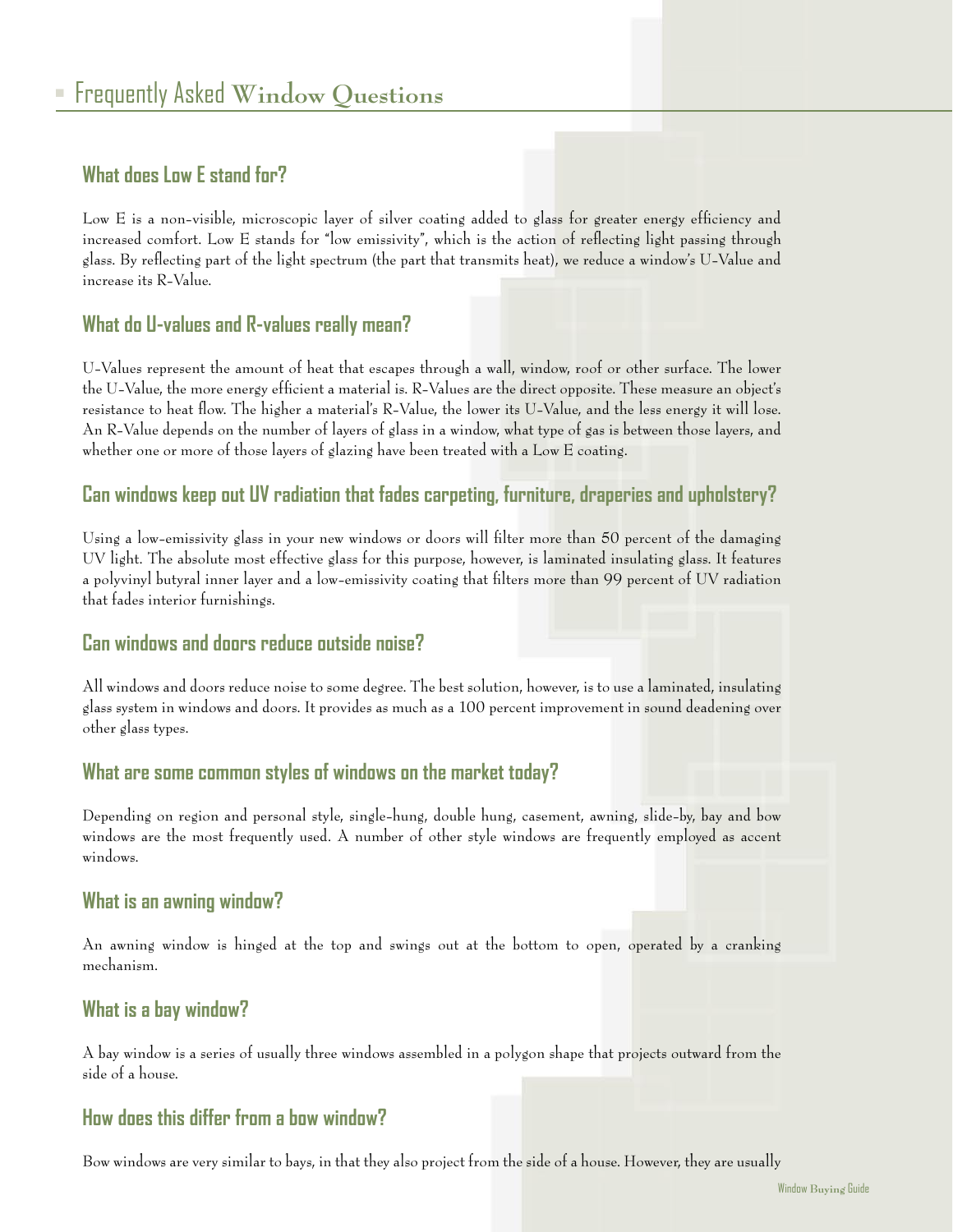# Frequently Asked **Window Questions**

composed of a series of five window units assembled in an arc, rather than a polygon.

#### **What is a casement window?**

A casement window is a window unit hinged at the side that swings outward, operated by a cranking mechanism.

# **What is a gas-filled window?**

Modern window technology permits an inert gas, usually argon, to be sealed between the panes of glass in a window instead of air. The gas is a far better insulator that just air, thus further increasing the thermal value of a window.

#### **What is insulated glass?**

Technically, there are two or more panes of glass separated by insulation at the edges and air in the center to provide greater thermal efficiency to a window.

#### **How do I know what type of glazing is right for a window?**

Different climates and styles of homes require different glazing options to maximize their energy efficiency. Some glazing options can also help reduce outdoor traffic noise from entering the home. Options range from single glazed glass, as in historic homes (minimal insulating value), up to R10, which features dual-sealed, triple-insulated glass with two Low E surfaces and two krypton/argon gas-filled insulated airspaces for maximum efficiency.

#### **How do I decide between single-, double-, or triple-glazed windows?**

Single-glazing is a single pane of glass and is best used in garages and tool sheds—buildings that don't need to be extremely energy efficient. Double-glazed windows have two panes of glass with either air or a safe, colorless and odorless gas tightly sealed between the panes. When its glass is treated with Low E coating, the window can achieve a value of R5 at the center point of the glass. The most energy efficient window is a triple-glazed window. Gases are sealed between three panes of glass and Low E coatings are applied on two of the panes. This can bring the energy efficiency up to a value of R10 at the center point of the glass.

# **Does argon or krypton gas between glass panes really make a difference in energy efficiency?**

For air to insulate well, it needs to be as still as possible because moving air carries energy. Both argon and krypton are heavier than air—so they're less prone to convection or thermal movement. The bottom line is that heavier-than-air gases offer a higher level of insulation. Both argon and krypton are found naturally in the air you breathe and are completely harmless.

#### **What are jambs?**

Jambs are framing members used to support the window in the wall. Those framing members on the side are, logically enough, called side jambs. The framing member at the top is a head jamb. There are no jambs at the bottom. This framing member is referred to as a sill.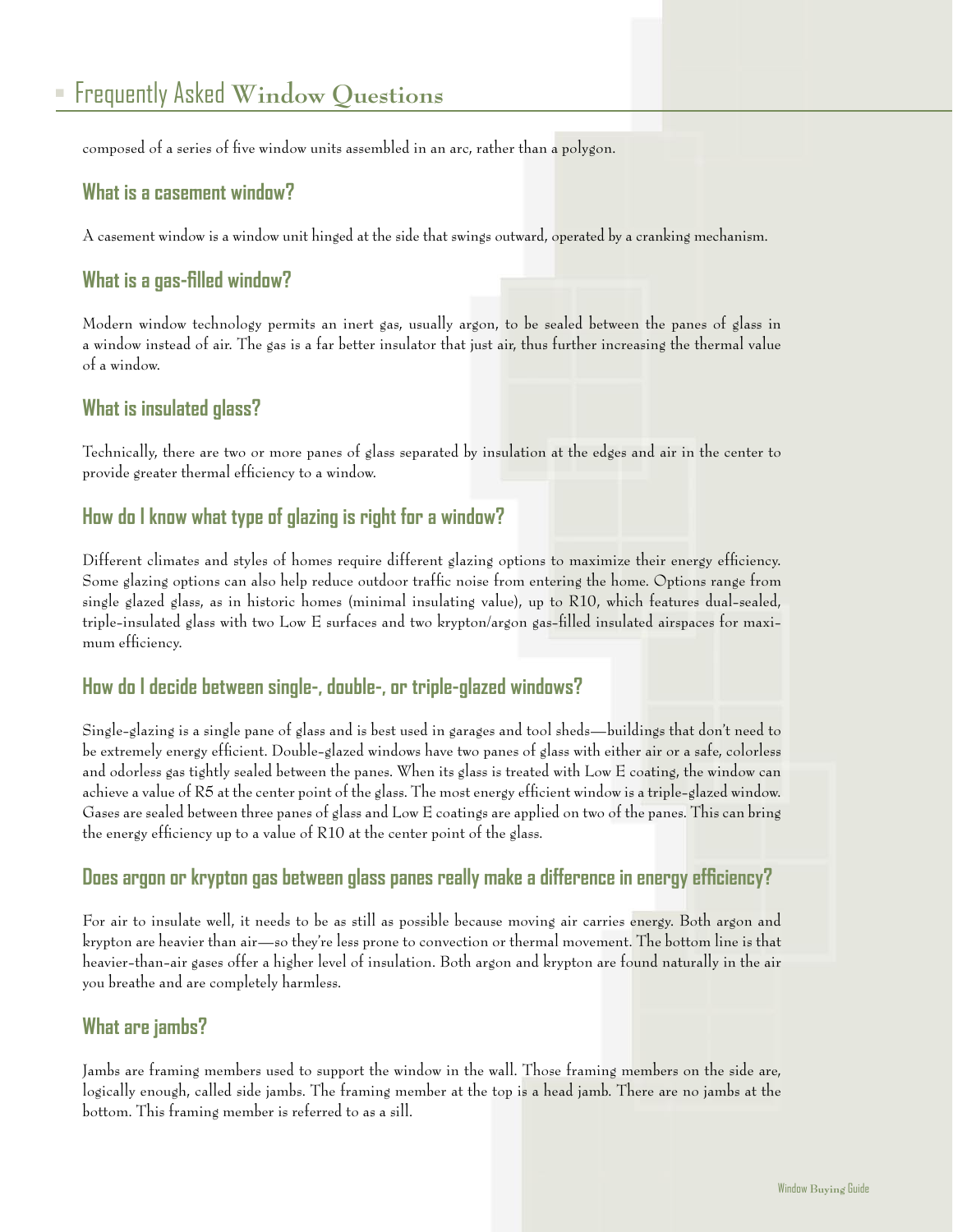# **What are mullions?**

Mullions are vertical members between window units. They are sometimes confused with mountings, which are secondary framing members that hold multiple panes of glass in the sash. Other parts of the sash include stiles (the outside vertical members) and rails (the top and bottom horizontal members).

# **How important is weather-stripping?**

Very. Weather-stripping is important because it provides the barrier against air and water in windows and doors. It is the only element of operating windows or doors that make them reasonably air tight. High-quality weatherstripping that's applied and compressed properly really does improve the insulating performance of windows.

#### **What is an impact-resistant glass window?**

Impact-resistant glass has strong laminated glass interlayers. When combined with an exceptionally strong window frame, this type of window provides homeowners with greater security and protection from storms, flying debris and even the occasional stray golf ball. When struck by something hard and forceful, like a tree branch or softball, the glass resists shattering. In the rare event that an object impacts the glass, the pane may shatter, but it remains held within the frame. This greatly reduces the risk of flying glass, water or debris penetrating into the home.

#### **Who should have impact-resistant glass in their homes?**

Homeowners living in coastal areas prone to strong winds and storms, or who live directly on a golf course or in an area where vigorous sports activities take place, should consider impact-resistant glass in their homes. Other homeowners might be interested in the sound reduction and security benefits which impact-resistant glass provides.

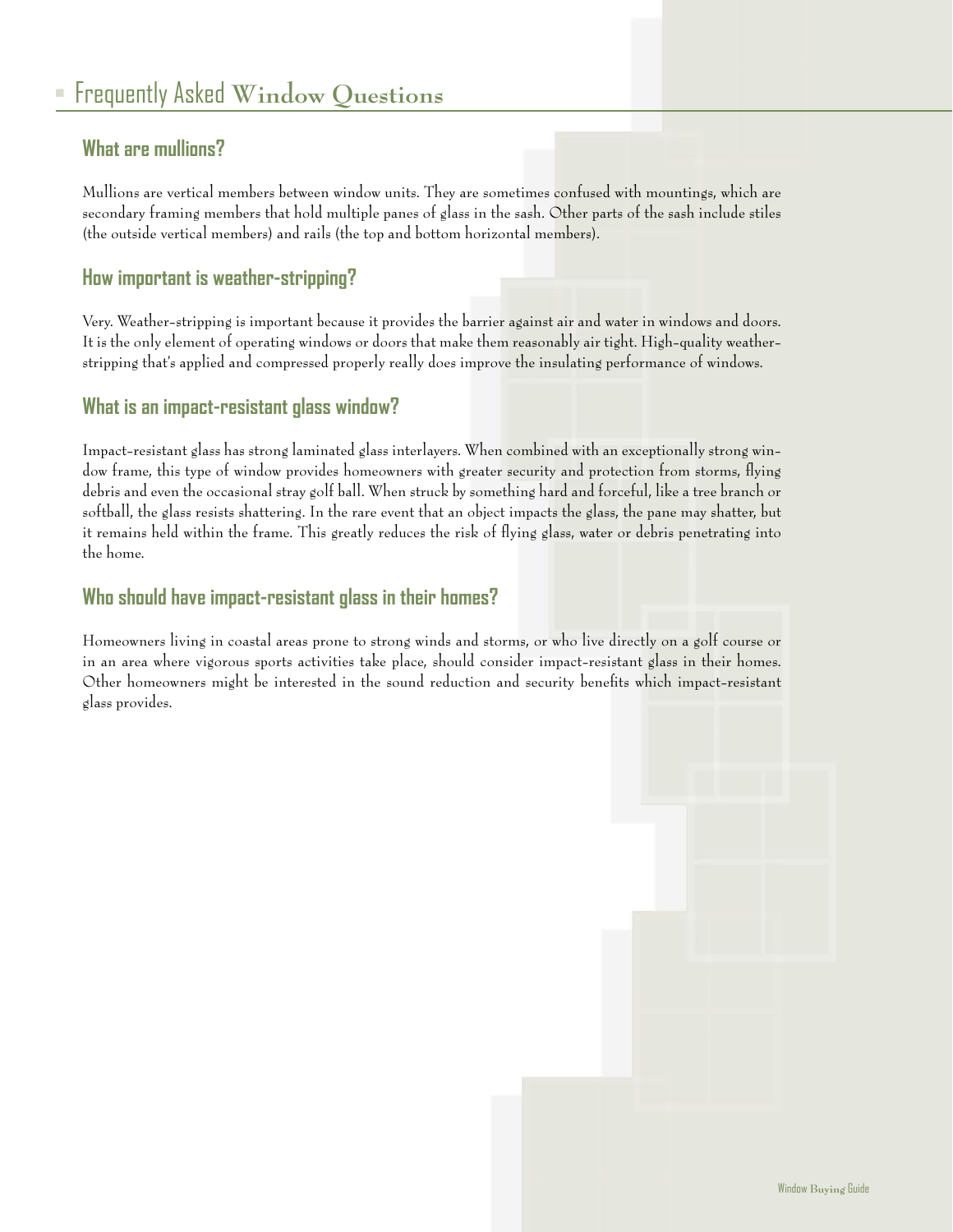# Energy Star **Windows & Doors**



# **Residential Windows, Doors, and Skylights**

Want more from your windows? Ask for ENERGY STAR.

ENERGY STAR qualified windows, doors, and skylights save you energy and money, increase the comfort of your home, and protect your valuable possessions from sun damage. They are also better for the environment because lowering your energy use means less air pollution from power plants.

#### **Save money and energy.**

Replacing single-paned windows with ENERGY STAR qualified windows or choosing ENERGY STAR over the typical clear-glass double-paned alternative can save a significant amount of money on your energy bill.

#### **Say goodbye to winter drafts and sweating in the summer sun.**

Thanks to a host of new technologies, ENERGY STAR qualified windows, doors, and skylights keep your home cooler in the summer and warmer in the winter, making you more comfortable.

ENERGY STAR qualified windows, doors, and skylights do more than just lower energy bills – they deliver more comfort, create less condensation, and protect your valuables from sun damage better than conventional clearglass double-paned alternatives. By lowering your energy use, these windows are also better for the environment: The less energy you use, the less air pollution power plants produce.

# **Protection from Winter Chills**

On cold winter nights, do you avoid seats near the window? Do drafts chase you from room to room? When the mercury drops to single digits, even tightly sealed traditional double-paned windows can still make you shiver. The cold, inside surface of an inefficient window pulls heat away from your body, so you can feel chilly in a sweater with the thermostat at 70 degrees. With ENERGY STAR qualified windows, the inside window glass stays warmer, so you can relax in your window seat even when the temperature outside dips well below freezing.

# **Shielding from Summer Heat**

In summer, do your windows seem like giant heat lamps? Are you denied your view because you have to keep your blinds perpetually closed? A typical double-paned, clear-glass window allows approximately 75 percent of the sun's heat into your home, almost as much as a single-paned window. Windows qualified for ENERGY STAR in the North/Central, South/Central and Southern ENERGY STAR Climate Zones transmit only 30 to 55 percent of the sun's heat, usually without noticeably reducing the visible light. You get the light but a lot less heat. So you can relax and enjoy the view in summer too.

# **Protection for Valuable Interiors**

Your favorite photograph, half a loveseat, your Persian rug, even your flooring can fade or discolor after repeated exposure to direct sunlight. An ENERGY STAR qualified window with Low or Moderate Solar Gain Low-E coatings--the same coatings that keep out the summer heat--can reduce fading by up to 75 percent. These coatings are like sunscreen for your house, blocking damaging ultraviolet light without noticeably reducing visible light.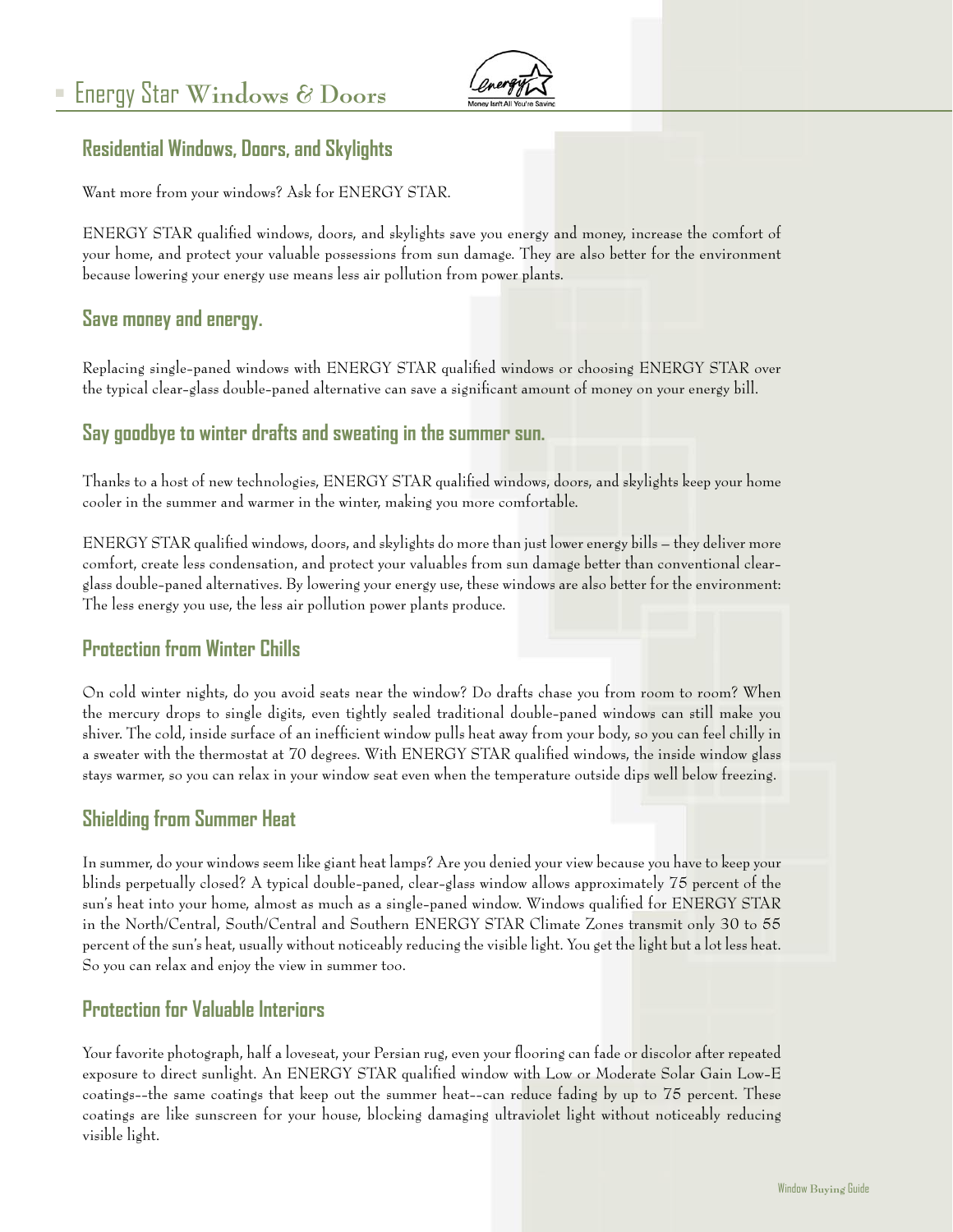

# **Reduced Condensation**

When you open your curtains on winter mornings is the ice or fog you see on the inside or the outside? If an inefficient window or window frame gets too cold, water can condense or even freeze on the interior surface and then pool on the sill. Over time, chronic condensation can damage sills, cause paint to crack, and encourage the growth of mold. Advanced frame, glass coating, spacer and other technologies enable ENERGY STAR qualified windows to keep the inner surface of the glass and frame warmer, reducing the potential for condensation and ensuring a clearer view on winter mornings.

# **Don't Forget the Last "Window"**

In most homes the air leaks and unsealed gaps under doors and around pipes allow as much heat in or out as a wide-open window. Make your home more comfortable and efficient with Home Sealing.

# **Protect your home's interior**

Many ENERGY STAR qualified windows, doors, and skylights act like sunscreen for your house, protecting your photographs, artwork, furniture, carpets, and wood floors from sun damage.

# **Buy with confidence.**

Every ENERGY STAR qualified window, door, and skylight is independently certified to perform at levels that meet or exceed strict energy efficiency guidelines set by the U.S. Department of Energy.

# **Ask for ENERGY STAR.**

To purchase the most efficient window for your home, ask for products that are ENERGY STAR qualified in your Climate Zone. To learn more, see the window purchasing tips.

# **Confirm the ENERGY STAR Label**

Before the new product is installed, check for the ENERGY STAR label and make sure you have received the correct product.

Windows should display an official ENERGY STAR label (examples below) or equivalent custom label, next to the NFRC label. There are a variety of custom labels, but all should include the same elements as the official label:

- **The ENERGY STAR Certification Mark**
- A map showing where the product is qualified
- A qualification statement
- Seal and insulate with Home Sealing. Sealing your home's envelope is one of the most cost-effective ways to lower your home's energy bills and improve your comfort.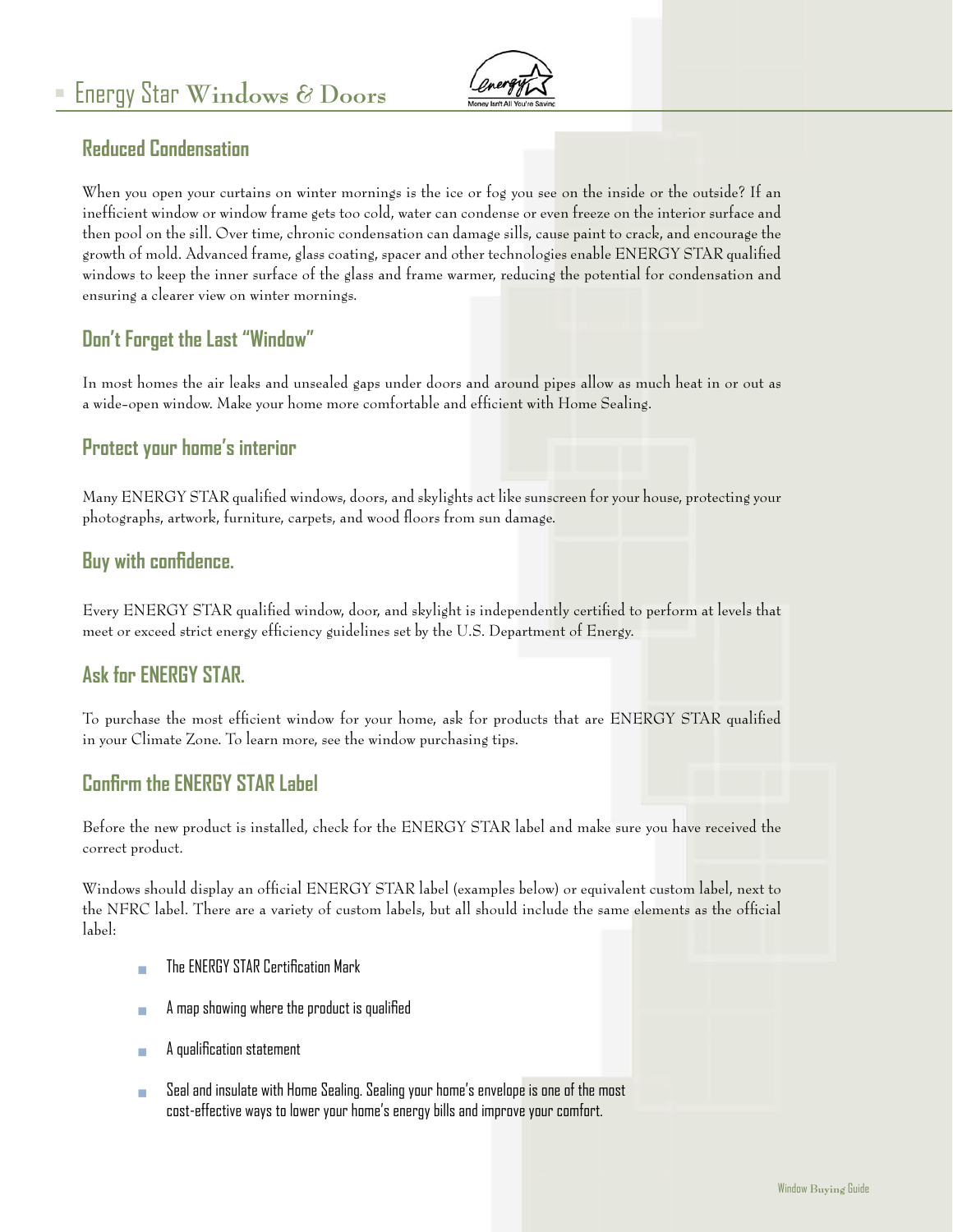

# **What's in a pane - or two?**

All energy efficient windows have at least two panes, but not all double-paned windows are energy efficient. Twenty years ago, double-paned meant energy efficient; today, advanced technologies have enabled the development of windows that are much more efficient than traditional clear-glass double-paned windows. For maximum energy savings, don't count panes; count on ENERGY STAR.

# **Have Windows Properly Installed**

Proper installation is critical for achieving full product performance and avoiding water damage. Windows, doors and skylights should be installed by trained installers according to manufacturer instructions. Many manufacturer warranties are void if the product is not installed according to instructions. When hiring a contractor, interview candidates and ask for references. The Federal Trade Commission recommends questions to ask potential contractors . (new document) If installation requires scraping lead-based paint, be sure to take proper precautions .

**Source:** www.energystar.gov

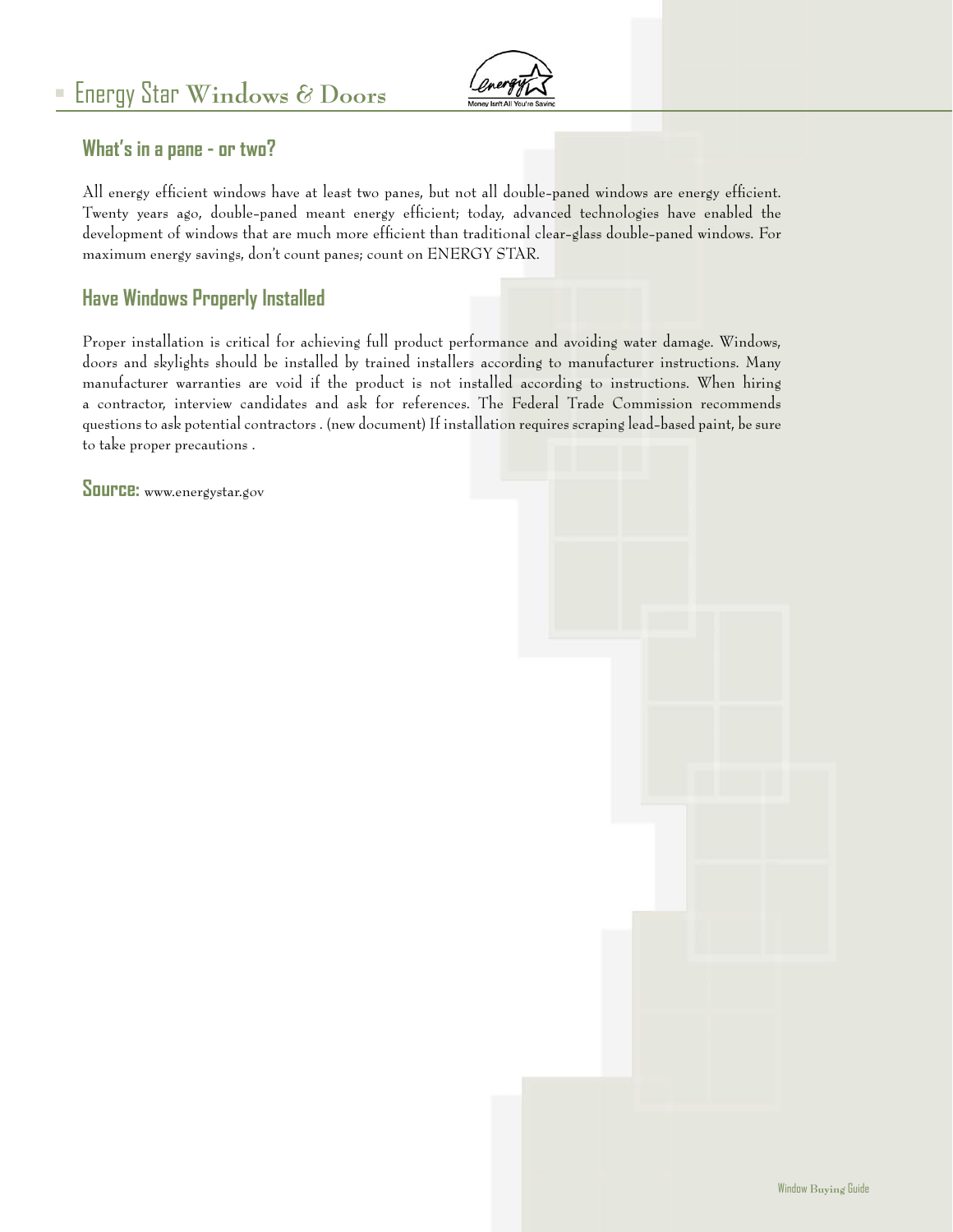# **Select the window style that best fit your project needs using this helpful guide.**

| <b>Casement Windows</b> - Contemporary style with more light and a larger view. Casement<br>windows are more common in newer homes and are typical in the western part of the United<br>States. Pella <sup>®</sup> casement windows are a great choice where windows can be difficult to reach,<br>such as over the kitchen sink. Our patented Unison Lock system secures both upper and<br>lower locks with a single easy-to-reach handle. |
|---------------------------------------------------------------------------------------------------------------------------------------------------------------------------------------------------------------------------------------------------------------------------------------------------------------------------------------------------------------------------------------------------------------------------------------------|
| Awning Windows - Similar in design to casement windows, but wider than they are tall.<br>Awning windows are commonly used for ventilation when placed above or below a window<br>or door; they provide more light and are often used in homes with traditional, double-hung<br>windows.                                                                                                                                                     |
| <b>Double-Hung</b> - A more traditional appearance than casement windows. Double-hung<br>windows are common in older homes in the eastern part of the United States. They're a great<br>choice if you want to maximize the amount of wood on the interior of a home. Double-hung<br>windows come in larger widths (up to 45") and may help save money—put one larger window<br>in place of two smaller, narrower casement window            |
| Bay/Bow Windows - Window combinations that reach out into the world and capture<br>the view in a limited amount of space. Bay windows are typically three windows joined<br>together. The center window is often fixed with operating double-hung or casement windows<br>on the sides. Bow windows consist of four or more casement windows joined together to form<br>a graceful curve.                                                    |
| Fixed Windows - Windows that cannot be opened. Available in a wide range of sizes, in<br>rectangular and custom shapes, and in a variety of standard, feature and custom exterior<br>cladding colors. They can be used by themselves, in a variety of applications or with other<br>products, providing endless possibilities. Fixed frame windows are available in sizes up to<br>48 square feet.                                          |
| <b>Circlehead Windows</b> - A little touch that makes a big difference. Circlehead windows are<br>designed to fit perfectly over other windows and doors. They can also be beautiful accents<br>on their own.                                                                                                                                                                                                                               |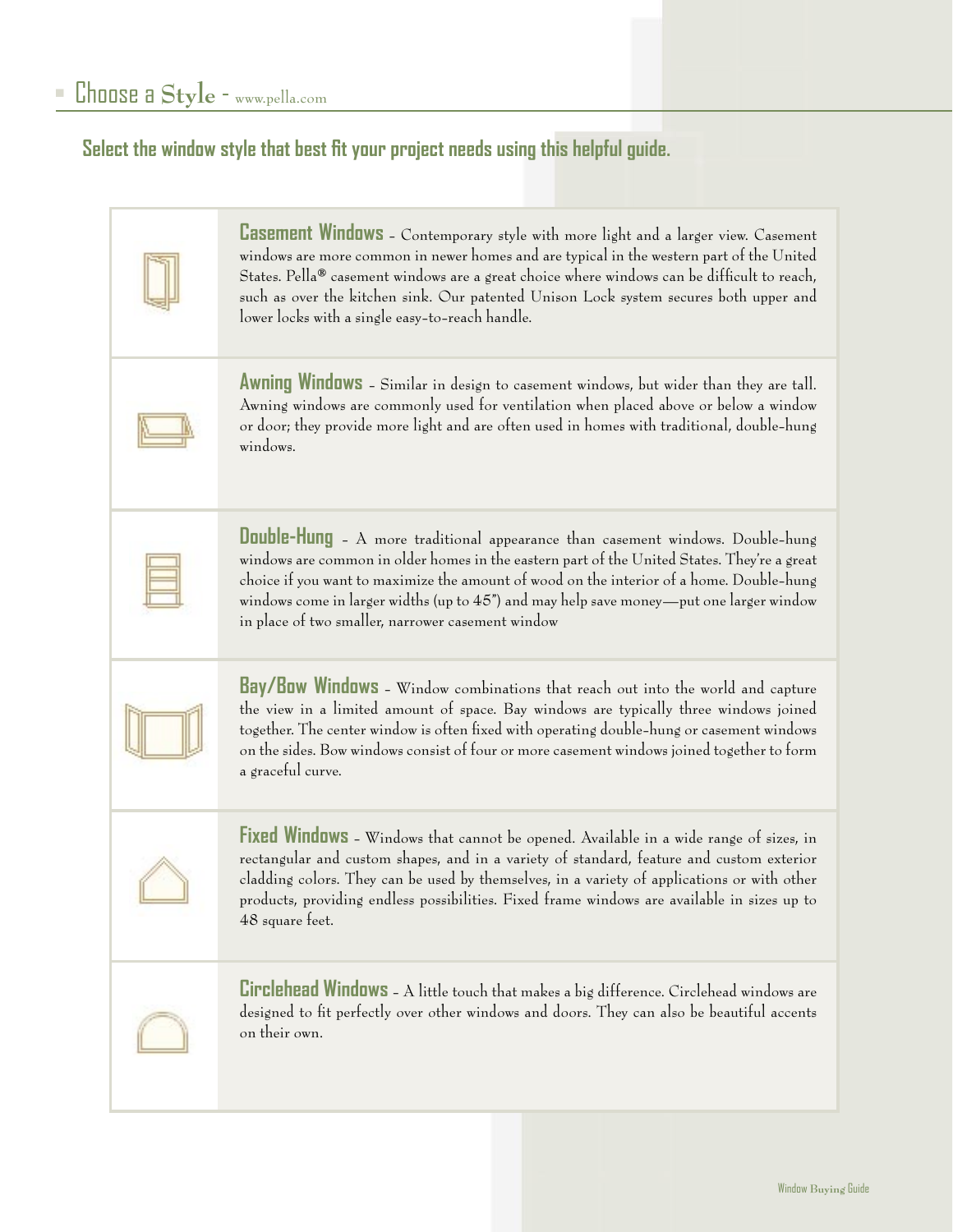#### **Aluminum-clad windows and doors:**

Windows or doors of wood construction covered on the exterior with extruded (EAGLE windows) or roll-formed aluminum. Has a factory-applied finish to deter the elements. The extruded aluminum adds structural capabilities to the product and helps eliminate warping and damage through handling.

#### **Anchor strip:**

Board around a window frame nailed to house framing. It also serves as windbreak. In newer windows, anchor strip may be plastic or metal.

# **Angle brace:**

Wood member nailed across window frame at upper corners while frame is in a squared position in order to maintain squareness before installation.

# **Argon:**

An odorless, colorless, tasteless, nontoxic gas that is six times denser than air. Replacing the air between two panes of glass with argon gas reduces temperature transfer, making the surface of the glass inside the house closer to the inside temperature.

# **Astragal:**

The center member of a double door, which is attached to the fixed or inactive door panel.

#### **Apron:**

Inside horizontal trim located under the window stool at the bottom of a unit.

# **Auxiliary frame window:**

EAGLE's version of a fixed, direct set window frame where glass is set directly into a frame without a sash. Is used in the creation of geometric and radius windows.

# **Awning window:**

Hinged at the top, this window has a single sash that swings outward from the bottom.

# **Backband (also Backbend):**

Millwork around outside edge of the window casing, usually installed when the casing consists of flat boards.

# **Balance:**

Device for counterbalancing a sliding sash, usually associated with a double-hung window, so sash may be held open at any given position. Usually a system of cords, weights, springs, spiral devices or block and tackle hardware.

# **Barn sash:**

Plain sash for farm or cottage, used as a fixed, sliding, or casement window; generally installed in a rough frame for utility or temporary structures.

# **Basement window (also sash, cellar sash):**

Wood or metal in-swinging sash that is hinged at either the top or bottom.

# **Bay window:**

A composite of 3 or more windows that project out from the wall. Usually consists of one large center window with two flanking fixed or operating windows at 30, 45, or 90 degree angles to the wall.

# **Bead (also bead stop; stop):**

Wood strip against which a swinging sash closes, as in a casement window. Also, a finishing trim at the sides and top of the frame to hold the sash, e.g., a fixed sash or a double-hung window sash.

# **Bedding:**

Method of glazing in which a thin layer of putty or glazing compound is placed in the glass rabbet, the glass pressed into the bed, the glazier's points (metal tabs) driven, and the sash is face-puttied over the points.

# **Bottom rail:**

Bottom horizontal member of a window sash.

# **Bow window:**

A composite of 3 or more windows in a radial or bow formation. Typically consists of casement windows both fixed and operating assembled at 10 degree angles from the wall.

# **Boxed mullion:**

Hollow mullion between two double-hung windows to hold sash weights.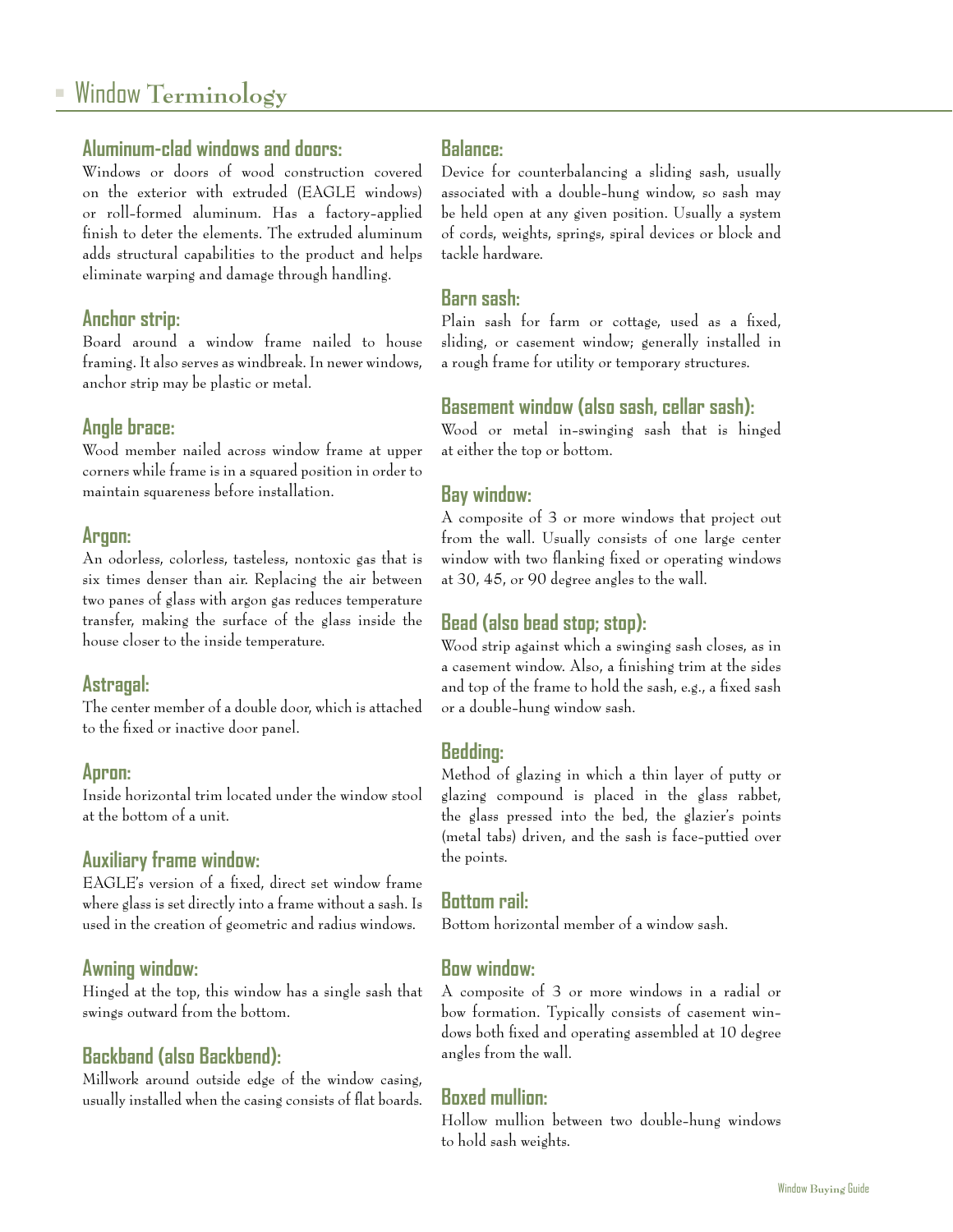#### **Box-head window:**

Window made so the sash can slide vertically into the wall space above the header.

# **Brickmold:**

Standard outside casing around the window to cover the gap between the window frame and the opening. Nails are driven through the molding to install the window to the framed opening.

# **Cabinet window:**

Projecting window for the display of goods, as in a retail store.

#### **Cameo window:**

Fixed oval window, generally with surrounding moldings and ornaments, often found on Colonial Revival Houses.

# **Caming (Cames):**

Lead strips which bond small pieces of decorative glass in windows.

# **Cap:**

Decorative molded projection, or cornice, covering the lintel of a window.

#### **Casement:**

A window with side hinges that cranks outward from either the right or left.

#### **Casement operator:**

A hardware device used to operate a casement window to any open position.

# **Casing:**

Molding or trim available in many widths, thicknesses and profiles applied to the frame around a window or door to cover the space between the window frame and wall.

# **Center-hung sash:**

A sash that pivots on pins in the middle of the sash stiles and sides of the window frame to allow access for cleaning from the inside.

# **Check rail:**

On a double-hung window, the bottom rail of the upper sash and the upper rail of the lower sash, where the lock is mounted.

#### **Chicago window:**

A large fixed sash flanked by a narrow, often movable, sash on either side. First used by Chicago School architects in the late l9th and early 20th Century.

# **Circle top:**

A generic term referring to a variety of window units with one or more curved frame members, often used over another window or door.

# **Cladding:**

Usually an aluminum or vinyl material fixed to the outside faces of wood windows and doors to provide a durable, low-maintenance surface.

# **Clerestory window:**

A venting or fixed window in the upper part of a lofty room that admits light to the center of a room.

# **Colonial windows:**

Windows with small rectangular panes, or divided lites, designated as l2-lite, 16-lite and so on.

# **Combination window unit (also combination storm sash and screen:**

Window assembly containing a half screen and two glass storm panels; in summer the bottom storm panel is stored in the top frame, exposing the screen panels.

# **Condensation:**

The deposit of water vapor from the air on any cold surface whose temperature is below the dew point, such as a window glass or frame that is exposed to cold outdoor air. Is controlled by limiting the amount of humidity inside of a room relative to the outdoor temperature.

#### **Corner window:**

Two windows meeting at a corner of a structure.

# **Coupled window:**

Two separate windows separated by a mullion. Also called a double window.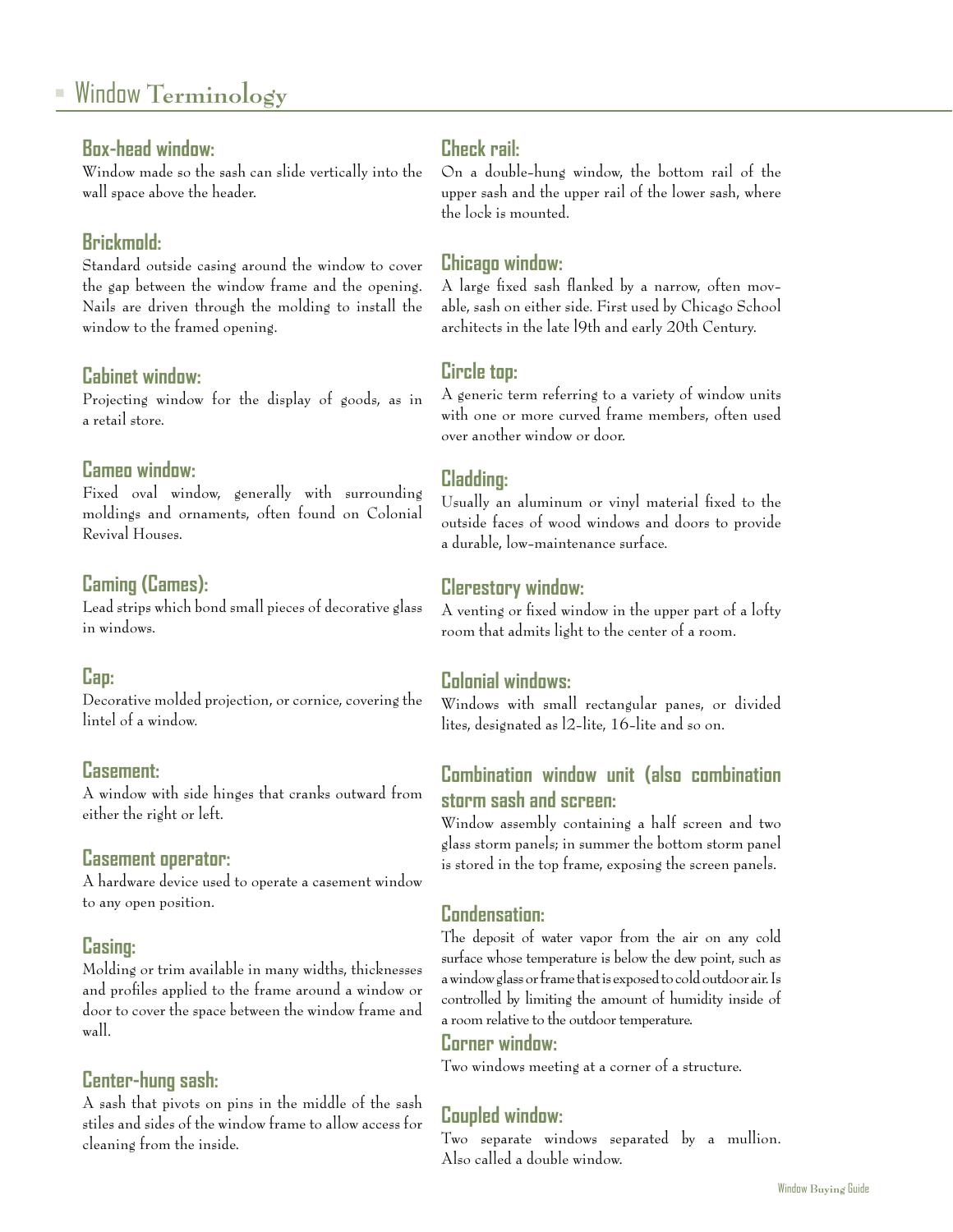#### **Cottage double-hung window:**

A double-hung window in which the upper sash is shorter than the lower sash.

# **Crank handle:**

A handle that attaches to an awning or casement operator, used to open the venting window.

#### **Diffusing glass:**

Glass with an irregular surface for scattering light; used for privacy or to reduce glare.

#### **Diocletian window:**

Semi-circular window divided by wide mullions into three lights (lites). This ancient Roman style was later used by Palladio in the 16th century. Also called a Therm. Used in Classical Revival buildings of the early 1900s.

#### **Dormer window:**

A space which projects from the roof of a house, usually including one or more windows.

#### **Double-hung window:**

A window with two vertically moving sashes, each closing a different part of the window.

#### **Double windows (also double glazing):**

Two windows, such as a regular window plus a storm sash; also an insulating window with air space between glass panes.

#### **Drip cap:**

Horizontal exterior molding to divert water from the top casing so water drips beyond the outside of the frame.

#### **Drop window:**

Vertical window in which the sash can descend into a cavity in the wall below the sill.

#### **Extension blind stop:**

Molded window frame member, usually the same thickness as the blind stop and united with it, thus increasing the width of the blind stop, in order to close the gap between the window frame and the rough opening in the house frame. Used to attach the window frame to the wood framing. Also known as blind stop extender or blind casing.

#### **Extension casement hinge:**

Hinge for a casement window which provides clearance for cleaning the two sides of the sash from the inside.

#### **Extension jamb:**

A board used to increase the depth of the jambs of a window frame to fit a wall of any given thickness.

#### **Extrusion:**

A form produced by forcing metal or vinyl through a die. Window and door frames are often clad with extrusions.

#### **Eyebrow windows:**

Low, inward-opening windows with a bottom-hinged sash. Usually attic windows built into the top molding of the house, the units sometimes are called "lie-onyour-stomach" windows or slave windows. Often found in Greek Revival and Italianate houses.

#### **Face glazing:**

Common glazing set with putty in a rabbetted frame.

# **Fanlight (also sunburst light; fan window; circle-top transom):**

A half-circle window over a door or window, with radiating bars.

# **Fenestration:**

The arrangement, proportioning and design of windows and doors in a building.

# **Finger-jointing:**

A wood end-joint formed by a set of interlocking fingers, coated with adhesive and meshed together under pressure.

#### **Fire window:**

Window with fire-endurance rating specified for the location.

# **Fixed light (also fixed sash):**

Window or sash which is non-operative or non-venting.

# **Foil:**

Lobe on a leaf-shaped curve formed by the cusping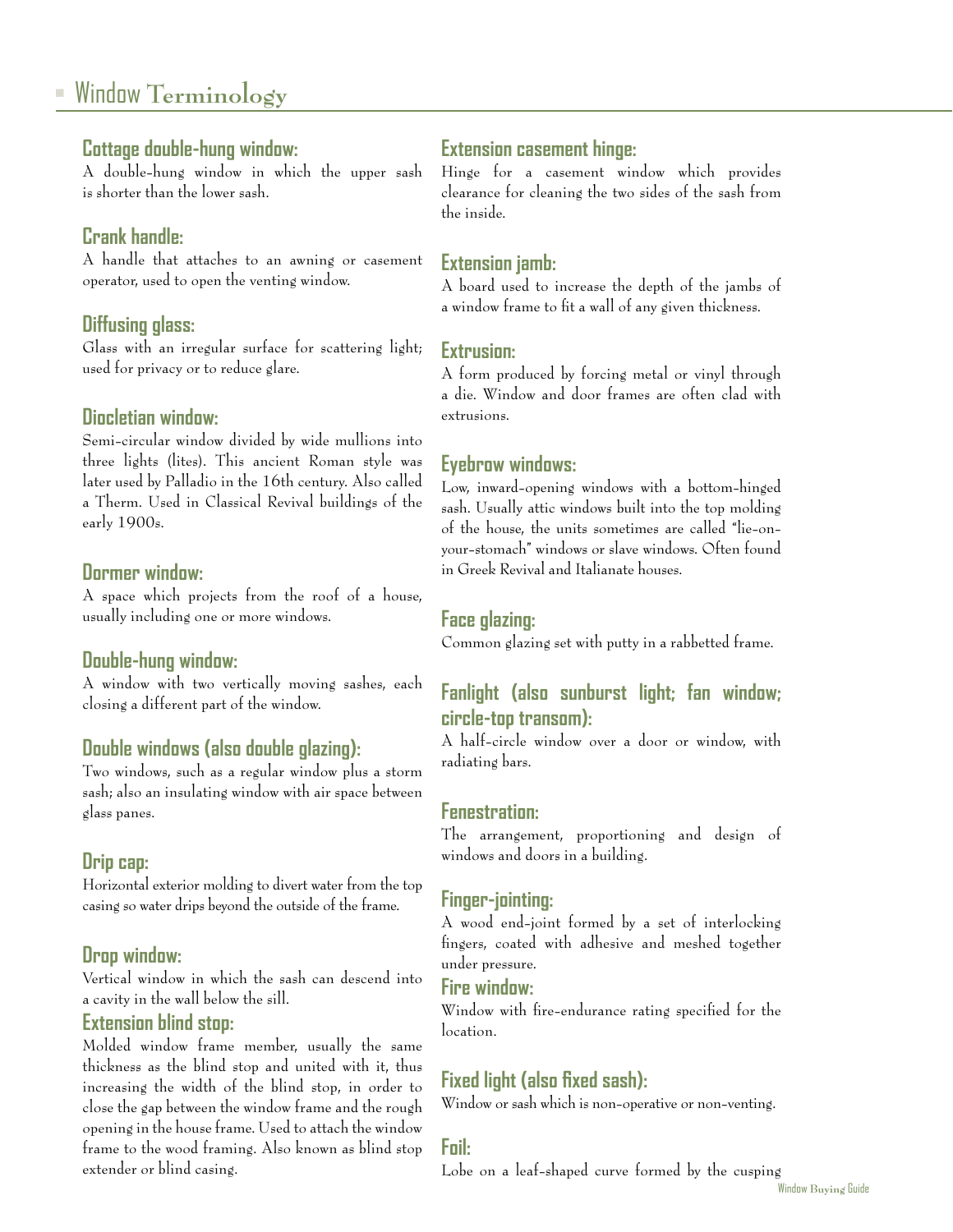of a circle or arch. The number of foils involved is indicated by a prefix, e.g., tre-foil (3); quatre-foil (4), etc. Foils are found in windows of Gothic Revival churches and houses.

#### **Folding casement:**

Casement windows hinged together so they may fold into a confined space.

#### **Frame:**

An enclosure or combination of parts which surround a window sash or door panel.

#### **French sliding doors:**

A sliding door which has wider panel members around the glass, thus giving it the appearance of a hinged French door.

#### **French window:**

Two casement sash hinged on the sides to open in the middle; sash extends to the floor and serves as a door to a porch or terrace.

#### **Geometric window:**

A fixed framed window made up of 2 or more angles (i.e., pentagon or trapezoid).

# **Georgian window:**

A double-hung window.

#### **Glazing:**

The glass panes or lights in the sash of a window. Also the installation of glass in a window.

# **Glazing bead (also glass stop):**

Removable trim that holds glass in place.

#### **Glazing clip:**

Metal clip for holding glass in a metal frame while putty is applied.

# **Glazing channel:**

Groove cut into sash for acceptance of glass.

# **Glazing gasket:**

Special extruded plastic shape for attaching window glass to metal or masonry wall openings. It also serves as a cushion and insulator.

#### **Gothic-head window:**

Window topped with a pointed arch.

# **Grille (or muntin bar):**

Usually removable for easy cleaning, grilles give the appearance of a divided window pane.

#### **Guillotine window:**

 The first double-sash window, with only one movable sash and no counterweights or balancing system. A peg was inserted through a hole in the movable sash and into a corresponding hole in the frame. Its tendency to come slamming down led to the colorful name.

# **Hanging sash (also hung sash):**

Sash hung on a cord connected to a counterweight.

#### **Head casing:**

Top or upper member of any element or structure. In windows, it refers to the top of the frame.

#### **Head flashing:**

Flashing installed in a wall over a window.

#### **Header:**

Supporting member or beam above window opening which transfers building weight above to the supporting wall structure on each side of the window.

#### **Head jamb (also head):**

 All of the horizontal members that make up the top of the window or door frame.

#### **Hinged French doors:**

Hinged door(s) which have wider panel members around the glass.

#### **Hit-and-miss window:**

Two-part window with the lower sash containing movable ventilation panels.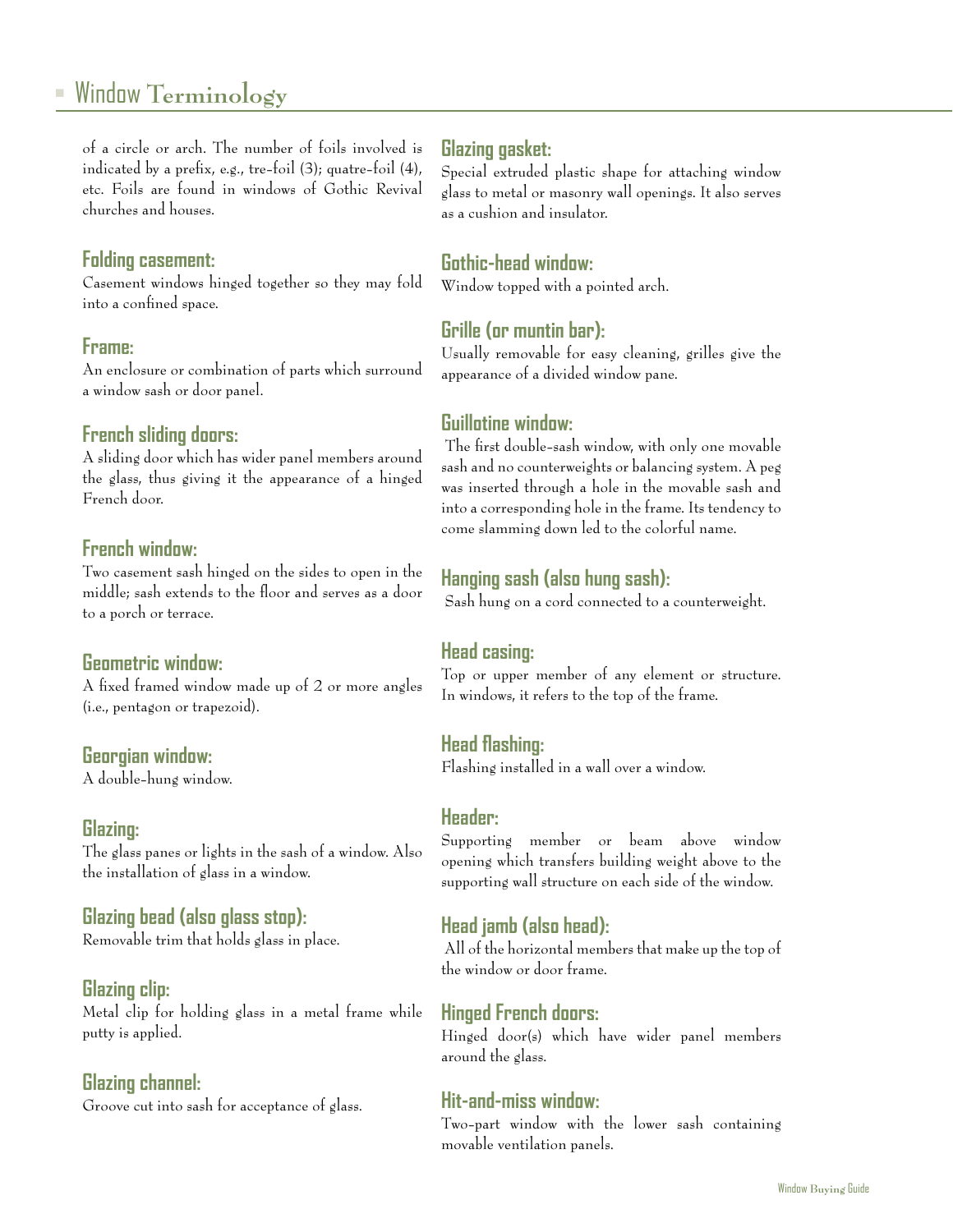# **Hopper light (also hopper vent and hopper ventilator):**

Inward-opening ash hinged at the bottom.

#### **Impact resistant glazing:**

Glass specifically manufactured to withstand impacts from airborne objects or forced entry. Usually a type of laminated glass often used in coastal areas impacted by hurricanes.

# **Insulating glass:**

A combination of 2 or more panes of glass with a hermetically sealed air space between the panes. The space may be filled with an inert glass such as argon.

#### **Interior glazes:**

Glazing installed from inside of the building structure.

#### **Jal-awning window (also awning window):**

Windows with several out-swinging, awning type units that pivot near the top of the glass and operate in unison.

#### **Jalousie:**

A shutter-type window with slats, which are either fixed or adjustable.

#### **Jalousie windows (also louvered windows):**

A window composed of overlapping narrow glass, metal, or wooden louvers, operated with a crank handle for adjusting the louver angles.

#### **Jamb:**

The vertical members at the side of the window or door frame.

#### **Jamb depth:**

Width of the window frame from inside to outside.

#### **Jamb liner:**

 The plastic or metal track installed in the jambs of the window in which the window sash slide.

#### **Keeper:**

The hook-shaped piece of hardware that it is mounted on the inside sash stile of a casement window in which the sash lock engages.

#### **Knocked-down:**

Not assembled. Parts for a window frame pre-manufactured for assembly later on a job site.

# **Label:**

A projecting molding by the sides and over the top of an opening.

# **Label stop:**

Ornamental projection on each end of a label, sill, or sill course. Often takes the shape of a gargoyle or other decorative carving.

# **Labeled window:**

Windows bearing fire-rating labels of Underwriters' Laboratories (UL).

# **Laminated glass:**

Similar to the construction of car windshields, this technique sandwiches a piece of transparent film or plastic between two panes of glass. Typically used for safety reasons because of its resistance to shattering. Also reduce noise transmission to the interior.

#### **Lancet window:**

Tall, narrow window with a pointed-arch top, often with leaded diamond shaped lights; characteristic of Gothic architecture.

#### **Lattice window (also lozenge):**

Window with glazing bars set diagonally.

#### **Lead light (also lead glazing; stained glass):** Window with small panes of glass set in grooved rods of cast lead or came. The glass may be clear, colored, or stained.

# **Lift:**

A handle or grip installed on the bottom sash rail of a double-hung window to assist in the raising or lowering of the sash.

# **Light (also lite):**

A window; a pane of glass within a window. Doublehung windows are designated by the number of lights in the upper and lower sash, as in 6-over-6.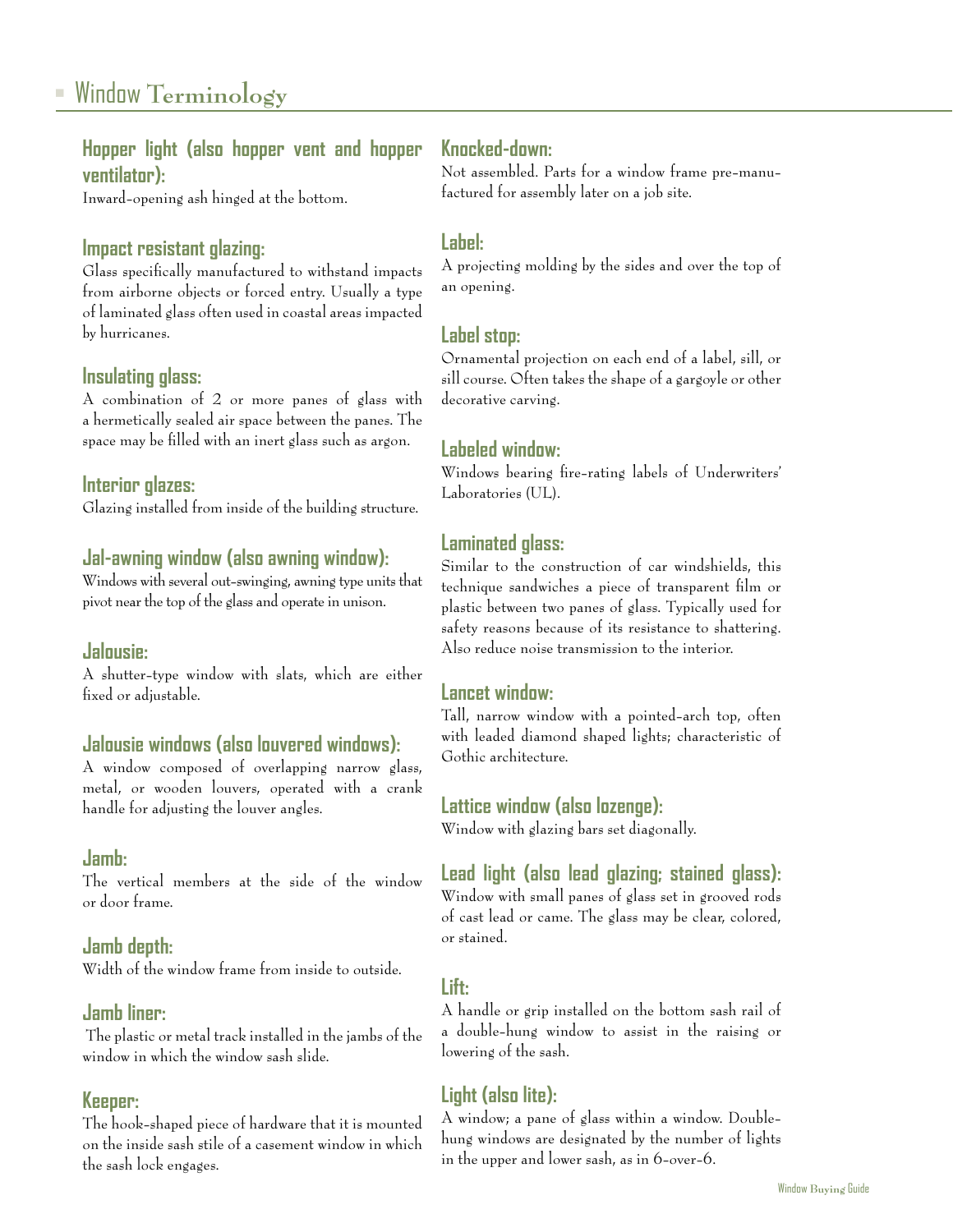#### **Lintel:**

Horizontal member (wood, steel, or stone) over a window opening to support the weight of the wall above. A header.

# **Loop window (also Balistraria):**

A long and narrow vertical opening, usually widening inward, cut in a medieval wall, parapet, or fortification for use by archers. Modifications appear in Romanesque Revival architecture.

# **Low-E Glass:**

A term used to refer to glass which has low-emissivity due to a film or metallic coating on the surface of the glass. Usually constructed of dual, sealed panes of coated glass filled with pure inert gas to block ultraviolet heat, for cooling purposes, while reflecting room heat back into the room for heating purposes.

#### **LVL:**

Laminated Veneer Lumber – A combination of many pieces of veneered lumber glued together to give added structural capabilities. Often used in window or door frames.

# **Masonry Opening:**

The space in a masonry wall left open for the window or door.

# **Meeting rail (also lock rail):**

One of the two horizontal members of a double-hung sash which come together. A check rail.

#### **Meeting stile:**

The vertical member in a pair of stiles, as in abutting casement windows.

# **Mold stone (also jamb stone):**

A stone that serves as a window jamb.

#### **Mortise:**

A slot or rectangular cavity cut into a piece of wood to receive another part.

# **Mortise and tenon:**

A strong wood joint made by fitting together a mortise in one board and a matching projecting member (tenon) in the other.

#### **Mullion:**

A vertical member (usually wood or metal) to structurally join two window or door units.

#### **Muntin:**

Vertical or horizontal bars used to separate glass in a sash into multiple lights. Often called a grille.

# **Nailing Fin:**

A vinyl or aluminum extension attached to the frame of a window or door which creates a positive seal between the window and the framed wall. Acts as an additional barrier against air and water leakage. Screws or nails are fastened through the fin to hold the unit in the opening.

# **NFRC label:**

NFRC stands for the National Fenestration Ratings Council. This non-profit trade group sets energy standards for windows - the NFRC label shows everything you need to know about the window you're considering.

# **North-light roof:**

Sawtooth roof with north-facing clerestory windows.

# **Ogee curve (also ogee molding):**

Reverse flex curve commonly found in window moldings and trim pieces.

#### **Operable window:**

Window which can be opened for ventilation.

#### **Operator:**

A metal arm and gear attached to a window which allows for easy operation.

# **Palladian window:**

A large, arch-top window flanked by smaller windows on each side.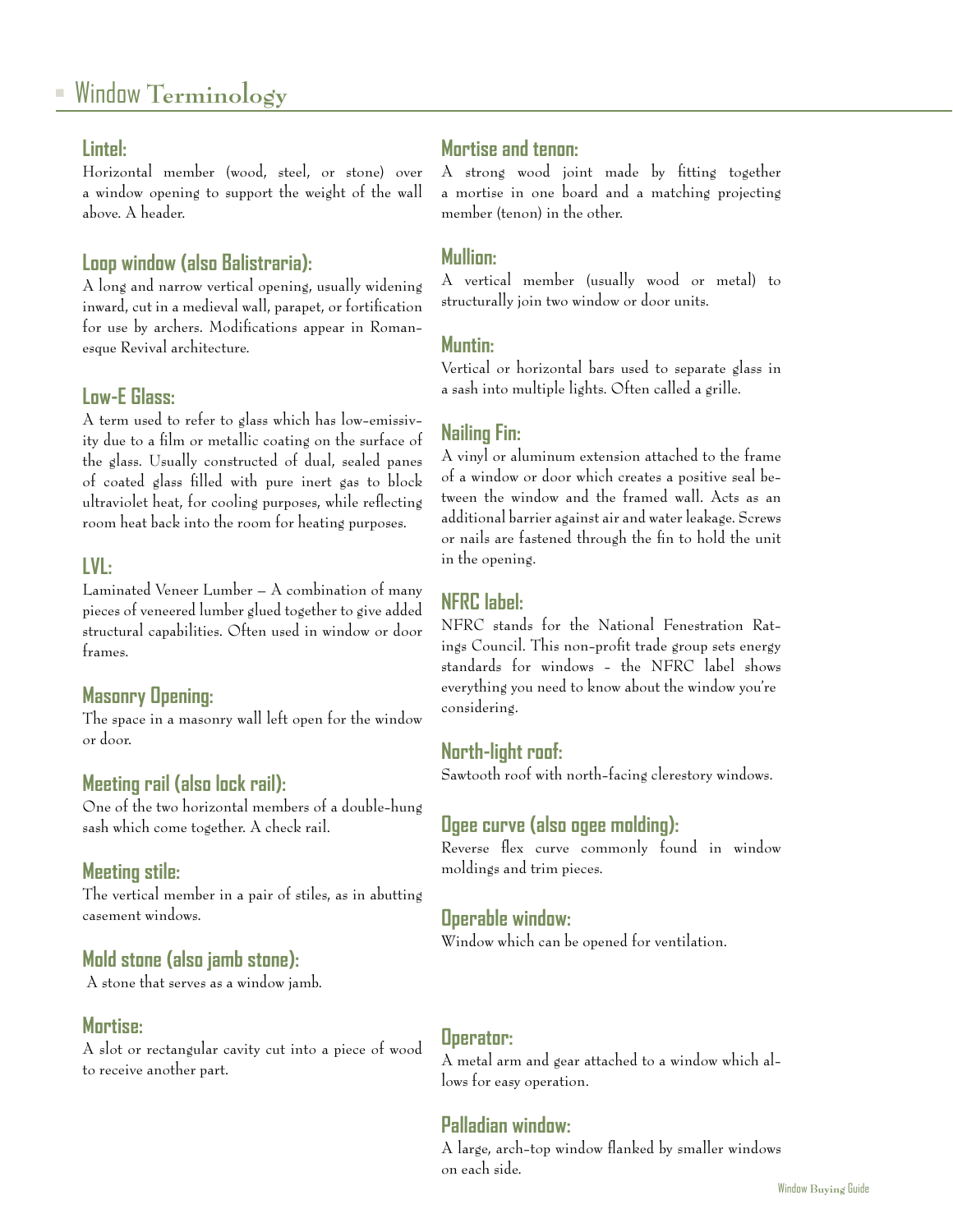#### **Panel:**

Usually refers to the glazed panel or panels in a door frame.

# **Parting slip:**

A thin wood strip separating the sash weights in the weight box of each jamb of old double-hung windows.

# **Parting stop:**

A vertical strip on each jamb that separates the sash of a double-hung window.

# **Picture window:**

Large fixed windows.

# **Pivot window units:**

Window units in which the sash hardware is located near the midpoint of the stile or rail to permit sash rotation.

# **Prime sash:**

Balanced or moving sash of a window unit.

# **Prime window:**

Window with single or multiple glazing. A storm sash may be installed.

# **Projected window:**

Awning type window that swings either inwards or outwards at the top or the bottom. The window usually may be cleaned from the inside.

# **Quarrel:**

A diamond- or square-shaped glass piece set diagonally. A medieval term for small panes of glass set diagonally in Gothic windows.

# **Queen Anne window:**

A window with small glass windows or lights arranged in various forms, usually only on the upper sash. Appeared l870s.

# **Rail:**

Horizontal member of a window sash or door panel.

# **Reglet:**

Plastic or wood molding put in a concrete or masonry opening for a uniform groove for a spline-type gasket to hold window glass.

# **Reversible extension blind stop:**

An extension blind stop that is rabbetted to receive l/2 or 25/32-in. sheathing.

# **Rough Opening:**

A framed opening in which the unit will be installed.

# **R-Value:**

The measurement of resistance to heat transfer in a material. The higher the R-Value, the greater the insulation value.

# **Sash:**

Framework of stiles and rails in which the glass of a window or door is set.

# **Saddle bar:**

Light steel bar placed horizontally across a window to stiffen leaded glazing.

# **Saddle bead:**

Glazing bead for securing two panes.

# **Sash lock:**

A lock applied to the window to pull the sash tightly against the frame (casement) or to pull the check rails together (double-hung) in order to seal the sash from weather and for security.

# **Single-hung window:**

Window similar to double-hung window, except the top sash is stationary.

# **Seat board:**

A flat board cut to fit the contour of a bow or bay window and installed between the sill and the wall surface, providing a seat or a shelf space for plants, etc.

# **Shading coefficient:**

Decimal value which is the solar gain of a window, divided by the solar gain for a clear single-glass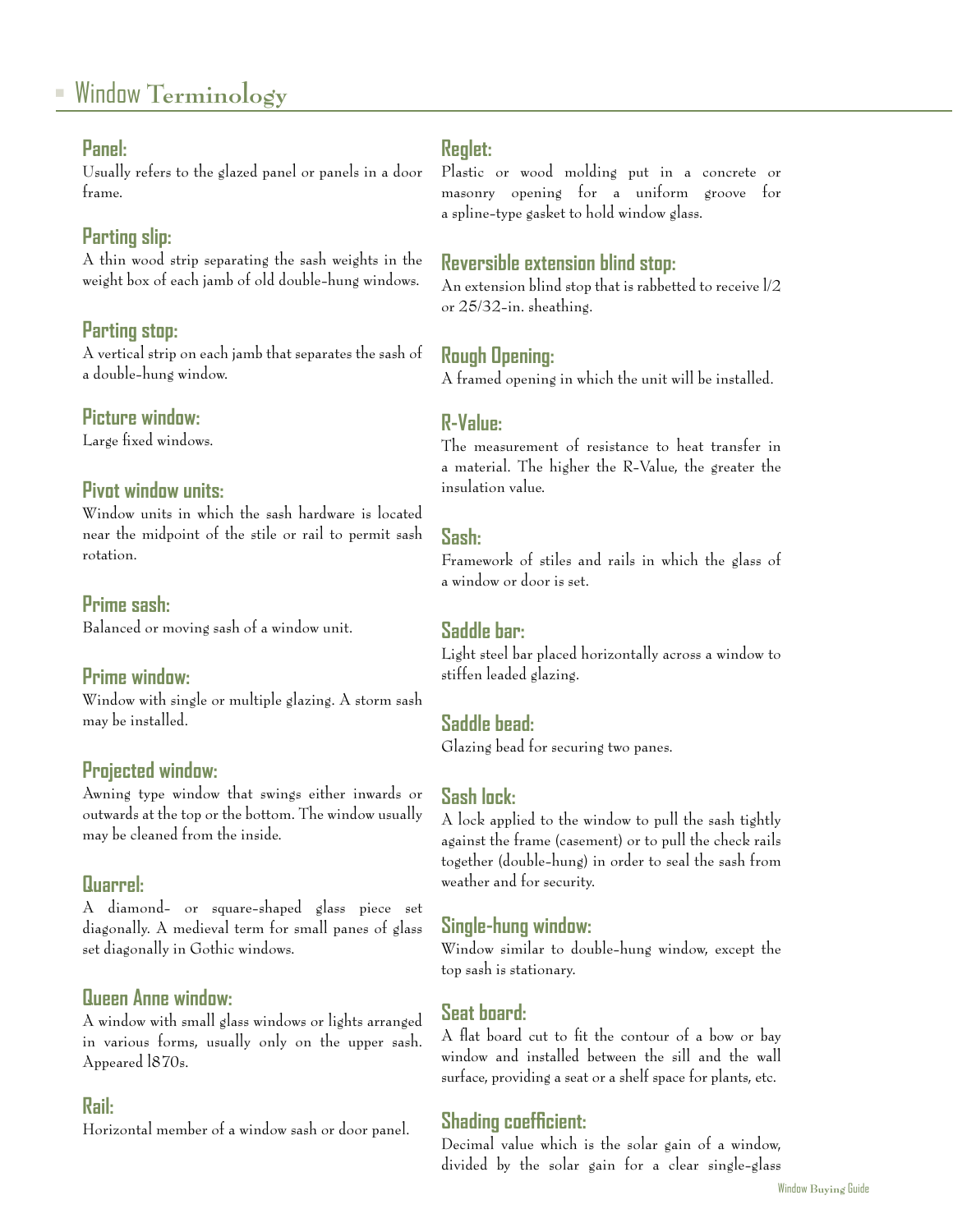window of the same size. The shading coefficient of clear, double-glazing is about 0.85 to 0.9.

# **Side light:**

A fixed, often narrow glass window next to a door opening or window opening.

#### **Sill:**

Horizontal member at the bottom of the window frame.

# **Simulated divided lights:**

A method in constructing windows or doors in which muntins are fixed to the inside and outside of the insulated glass panel to simulate the look of a true divided light. Modern Divided Light® in EAGLE terminology.

#### **Single glazing:**

Use of single panes of glass in a window sash or door panel. Not as efficient as double glazing.

#### **Single-hung window:**

Window similar to double-hung window, except the top sash is stationary.

#### **Slide-by window:**

Windows which slide horizontally.

#### **Smartwindow:**

Generic term that refers to windows with switchable coatings to control solar gain.

#### **Solid frame:**

Window frame made from a single piece of lumber.

#### **Sound-insulating glass (also sound-resistive glass):**

Double glass fixed on resilient mountings and separated so as to reduce sound transmission.

#### **Splayed window:**

Window unit set at an angle in a wall.

#### **Stacked windows:**

Combined grouping of awning, casement, or nonoperative windows to form a large glazed unit.

#### **Stile:**

Vertical member of a window sash or door panel.

#### **Stile Lug or Horn:**

One of two extensions of the sash stiles to support the upper sash of a double-hung window.

#### **Storm clip:**

Device attached to the muntin of a metal sash to stop the pane from moving outwards.

**Stool:** An interior trim on a window which extends the sill and acts as a narrow shelf. Often seen on double-hung window.

#### **Stop:**

A wood trim member nailed to a window frame to hold, position or separate window parts.

#### **Tandem lock:**

A locking system which secures the window at two locking points by the operation of one lever.

#### **Tempered glass:**

Special heat-treated, high-strength safety glass which shatters into pebble-sized particles and not in slivers.

#### **Tenon:**

A rectangular projection cut out of a piece of wood for insertion into a mortise.

#### **Thermal break:**

A thermal insulating barrier between two thermally conductive materials.

#### **Transom joint:**

Horizontal member separating a door from a window panel above the door, or separating one window above another.

#### **Transom:**

Small window located above a door or another window.

#### **Top hung-in window:**

An awning window pivoted at the top and with the bottom swinging-in.